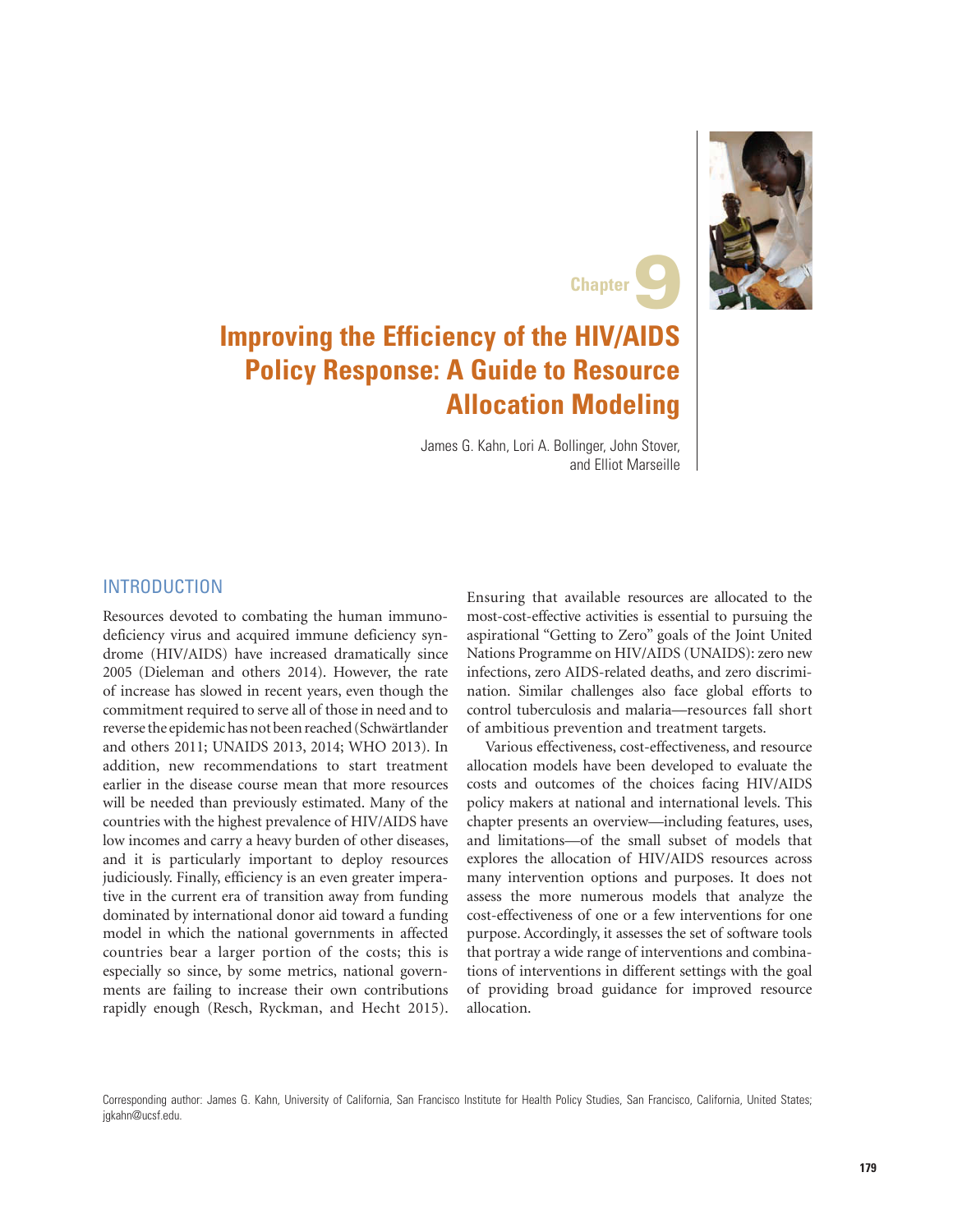## GENERAL OVERVIEW OF THE ROLE OF MODELS

#### **What Are Models?**

Three types of models are relevant to determining the cost-effectiveness of interventions. Epidemic and disease models use mathematics to describe the dynamics of disease acquisition or progression within individuals. Cost-effectiveness models combine epidemic and disease models with a quantitative description of one or more intervention activities typically aimed at altering a specific undesirable event (such as mother-tochild HIV transmission), estimating each intervention's cost and effectiveness in reducing morbidity or mortality. Finally, resource allocation models consider multiple interventions and health events simultaneously and in various configurations to guide the division of effort and funding among different strategies. Often, those disparate health events are translated into a common disease burden metric, disability- adjusted life years (DALYs).1

This chapter focuses on the third type, resource allocation models, for several reasons.

- First, in the field of global health, the most useful models for decision makers provide information that is organized and presented to help them choose courses of action that result in better population health outcomes. Resource allocation models are designed explicitly for this purpose.
- Second, they incorporate the two other types of models or practical simplifications of them. For policy makers, it is not essential to understand the individual intervention models because they often examine narrow technical issues that do not contribute meaningfully to more rational resource allocation across multiple interventions.
- Finally, limiting this chapter to resource allocation is practical. Considering the far more numerous epidemic, disease, and cost-effectiveness models and explaining their incompatibilities would be overwhelming for authors and readers alike. Table 9.1 provides a brief comparison of the models reviewed in this chapter.

#### **Strengths and Weaknesses of Models**

Resource allocation models, if thoughtfully structured and populated with sound, current data, are able to quantify and logically assemble diverse factors relevant to program decisions in ways that would otherwise be impossible. They highlight and integrate policyrelevant data and dynamics from a complex world, ignoring myriad contextual factors that do not have an important effect on the decision at hand. They can also portray outcomes that are not empirically measurable because of technical or time constraints, such as long-term health outcomes and costs. Finally, they offer a more explicit and rational alternative to other approaches to decision making, such as guesses, inertia, political expedience, or ideology.

The limitations of models reflect the challenge of analyzing a decision with imperfect information. The best models are parsimonious enough to be understandable and buildable, yet adequately realistic to be policy relevant. They are technically sophisticated but easy to use. These competing demands confront modelers with trade-offs that are sometimes difficult to navigate wisely. This is the art of modeling. Despite best efforts, the technical details of models are opaque to all but the most sophisticated users and sometimes even to them. This opacity can be mitigated with clear documentation. Finally, values for the required inputs can be imprecise or biased. For example, efficacy data may be derived from programs in different settings or with modified implementation. To understand the importance of these uncertainties, models rely extensively on sensitivity analyses, that is, assessments of how results change with different input values. Fortunately, the basic findings of models are often robust to input uncertainties.

## COMPARISON OF HIV/AIDS RESOURCE ALLOCATION MODELS

HIV/AIDS resource allocation models include the OneHealth Tool, which contains the Goals model and the Resource Needs Model (RNM) by Avenir Health; Optima HIV (part of the suite of Optima models) by the Burnet Institute and the World Bank; the AIDS Epidemic Model (AEM) by the East-West Center; Epidemiological Modeling (EMOD) by the Institute for Disease Modeling; and Global Health Decisions (GHD) by the University of California, San Francisco. Each model is best used as follows:

- *Goals* and *RNM* are widely used and supported by United Nations (UN) agencies and linked with the OneHealth Tool and other disease models for broad health sector planning. The process is moderately intensive, although the models can be adapted to specific purposes in easy-to-use formulations.
- *Optima HIV* is widely used, supported by the World Bank, and consistent with the Goals model. It uses an algorithm to optimize resource allocation across interventions and geography for a given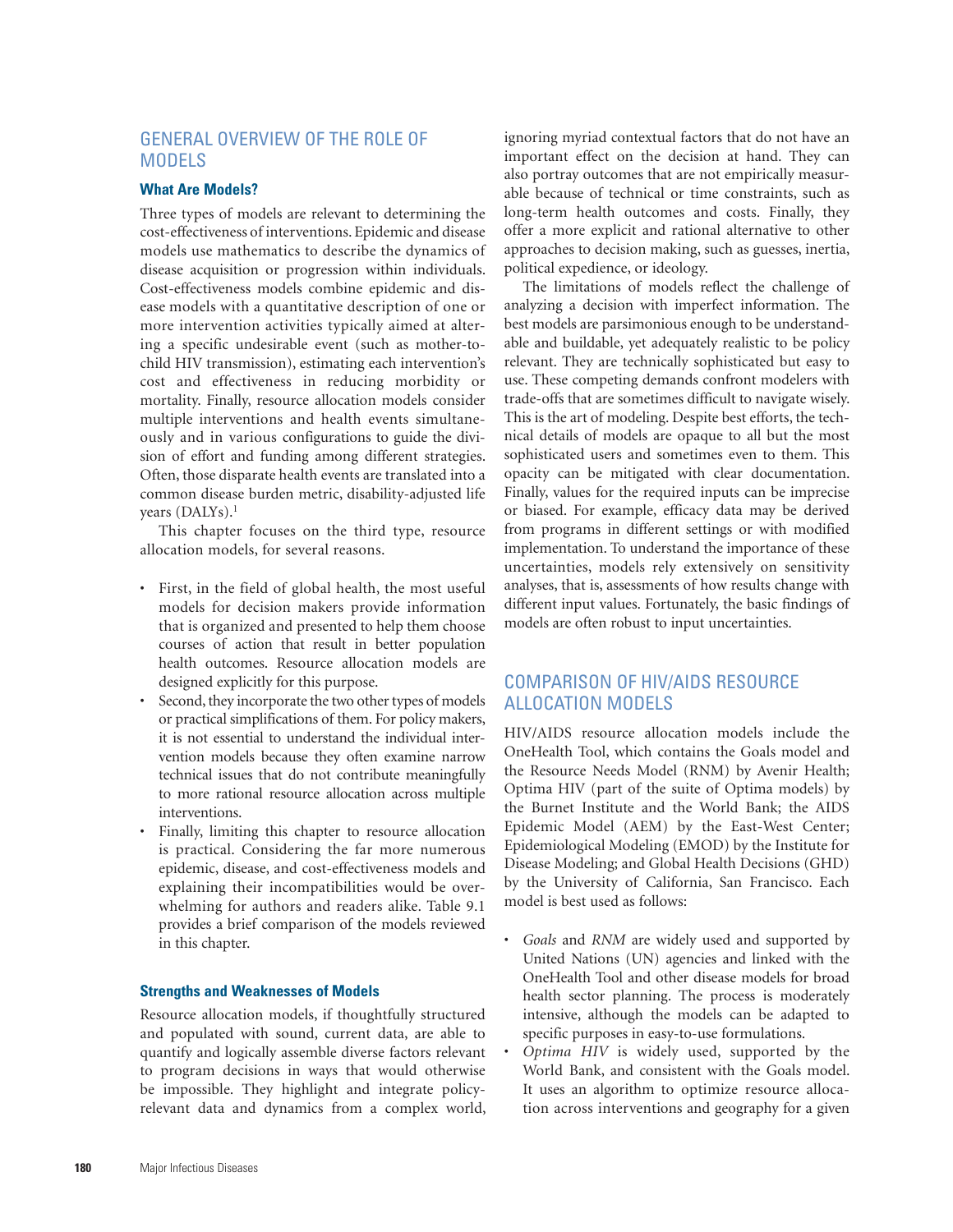|  | <b>Table 9.1 Comparison of Models</b> |  |
|--|---------------------------------------|--|
|--|---------------------------------------|--|

|                              | <b>Goals, AIDS Impact Model (AIM),</b><br>and Resource Needs Model (RNM)<br>in Spectrum/OneHealth Tool                                                                                                                                                                                                                                                                                                                    | <b>Optima HIV</b>                                                                                                                                                                                                                                                                                                                                                                                                                                                                                                | <b>AIDS Epidemic Model (AEM)</b>                                                                                                                                                                                                          | <b>Epidemiological Modeling</b><br>(EMOD)                                                                                                                                                                                                                                                                                                                                                                                              | <b>Global Health Decisions</b>                                                                                                                                                                                                                                                                           |
|------------------------------|---------------------------------------------------------------------------------------------------------------------------------------------------------------------------------------------------------------------------------------------------------------------------------------------------------------------------------------------------------------------------------------------------------------------------|------------------------------------------------------------------------------------------------------------------------------------------------------------------------------------------------------------------------------------------------------------------------------------------------------------------------------------------------------------------------------------------------------------------------------------------------------------------------------------------------------------------|-------------------------------------------------------------------------------------------------------------------------------------------------------------------------------------------------------------------------------------------|----------------------------------------------------------------------------------------------------------------------------------------------------------------------------------------------------------------------------------------------------------------------------------------------------------------------------------------------------------------------------------------------------------------------------------------|----------------------------------------------------------------------------------------------------------------------------------------------------------------------------------------------------------------------------------------------------------------------------------------------------------|
| <b>Institutional</b><br>home | Avenir Health (www.avenirhealth.org<br>/software-spectrum.php)                                                                                                                                                                                                                                                                                                                                                            | Optima Consortium<br>for Decision Science<br>(www.optimamodel.com)                                                                                                                                                                                                                                                                                                                                                                                                                                               | East-West Center (http://www<br>.eastwestcenter.org/research<br>/research-projects/hiv-policy<br>-analysis-research-and-training)                                                                                                         | Institute for Disease Modeling<br>(www.idmod.org)                                                                                                                                                                                                                                                                                                                                                                                      | University of California,<br>San Francisco (www<br>.globalhealthdecisions.org)                                                                                                                                                                                                                           |
| <b>Disease</b><br>scope      | HIV/AIDS; Spectrum also includes<br>family planning, STIs, tuberculosis,<br>malaria, NCDs, maternal and child<br>health, and OneHealth (health systems).                                                                                                                                                                                                                                                                  | HIV/AIDS. Optima Consortium<br>has models for TB; malaria;<br>HCV; nutrition; and others.                                                                                                                                                                                                                                                                                                                                                                                                                        | <b>HIV/AIDS</b>                                                                                                                                                                                                                           | HIV/AIDS; other EMOD<br>models address tuberculosis.<br>airborne respiratory infections<br>(especially TB), vector-borne<br>diseases (especially malaria),<br>and waterborne diseases<br>(especially polio).                                                                                                                                                                                                                           | <b>HIV/AIDS</b>                                                                                                                                                                                                                                                                                          |
| <b>Main use</b>              | Widely used across all epidemic<br>types, supported by United Nations<br>agencies; used in partnership with<br>in-country stakeholders to support<br>national strategic planning; linked<br>with OneHealth Tool for broad health<br>sector planning. Automatic optimization<br>of resources across interventions is<br>available. More intensive process for<br>full model, but simplified version is<br>newly available. | Widely used across all<br>epidemic types; in partnership<br>with in-country stakeholders<br>to support national strategic<br>planning. Is one of models<br>supported by World Bank and<br>PEPFAR for use in operations<br>and technical support to<br>governments. Core feature is<br>algorithm to optimize resources<br>across interventions and<br>geography toward strategic<br>objective, subect to specified<br>constraints. More intensive<br>process for full model, but<br>simplified version available. | Used primarily in Asia to model<br>concentrated epidemics; used<br>in partnership with in-country<br>stakeholders to support national<br>strategic planning. Automatic<br>optimization of resources across<br>interventions is available. | Used primarily for research;<br>qeneralized, concentrated-<br>FSW-based (but not MSM or<br>IDV yet), or mixed epidemics;<br>fully implemented for limited<br>countries. Models MTCT and<br>sexual transmission based on<br>partnership patterns. Simulates<br>impact and cost-effectiveness<br>of scaling-up, targeting,<br>and varied intervention<br>implementation. Automatic<br>user-defined optimization<br>across interventions. | Not widely used at country-level;<br>most appropriate for generalized<br>epidemics. Simplified use<br>and easy interface to explore<br>impact and costs of intervention<br>combinations, implementation<br>scales, and delivery modalities.<br>Manual optimization of<br>resources across interventions. |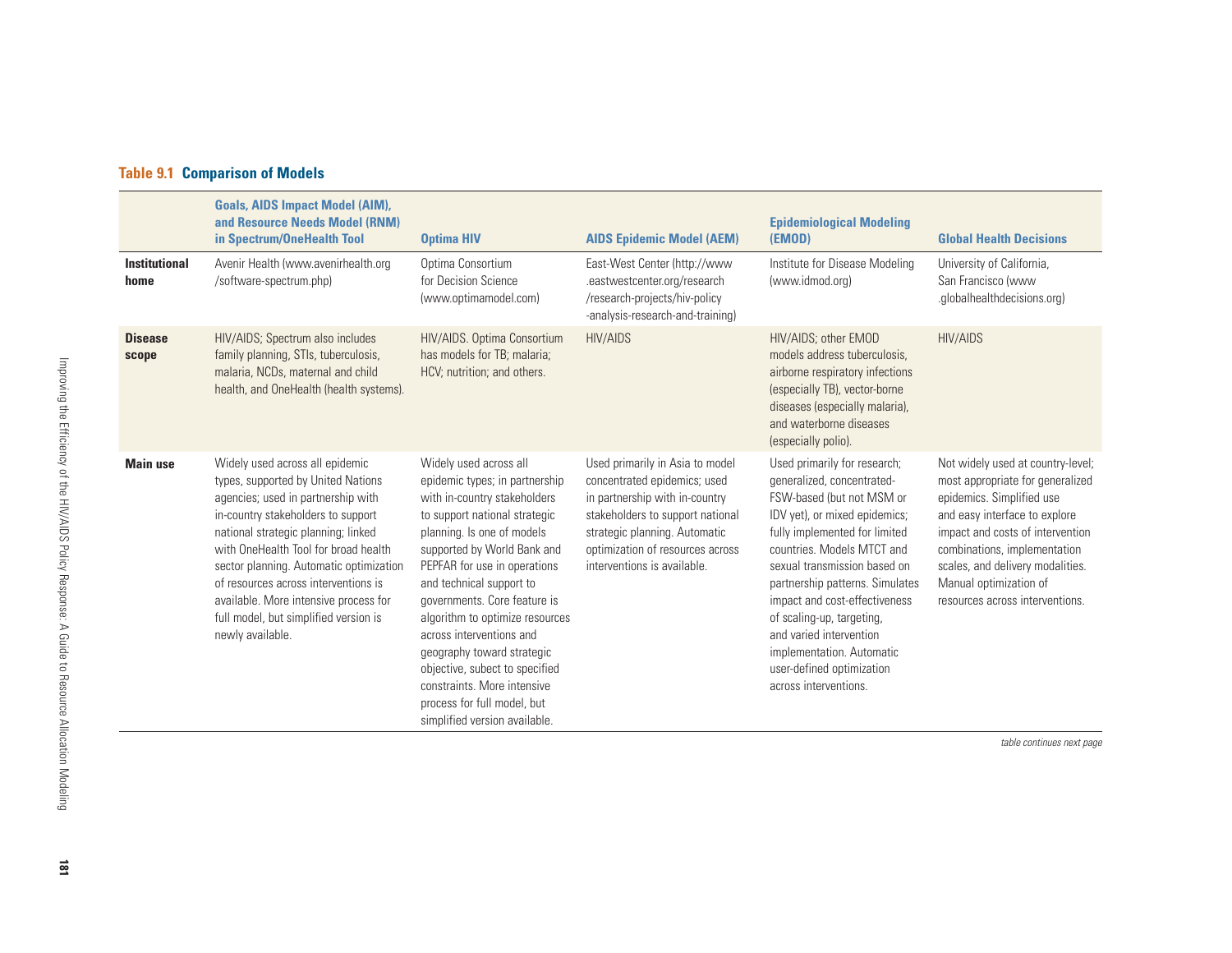|                             | <b>Goals, AIDS Impact Model (AIM),</b><br>and Resource Needs Model (RNM)<br>in Spectrum/OneHealth Tool                                                                                                                                                                                                                                                                                                                   | <b>Optima HIV</b>                                                                                                                                                                                                                       | <b>AIDS Epidemic Model (AEM)</b>                                                                                                                                                                                                                                           | <b>Epidemiological Modeling</b><br>(EMOD)                                                                                                                                                                                         | <b>Global Health Decisions</b>                                                    |
|-----------------------------|--------------------------------------------------------------------------------------------------------------------------------------------------------------------------------------------------------------------------------------------------------------------------------------------------------------------------------------------------------------------------------------------------------------------------|-----------------------------------------------------------------------------------------------------------------------------------------------------------------------------------------------------------------------------------------|----------------------------------------------------------------------------------------------------------------------------------------------------------------------------------------------------------------------------------------------------------------------------|-----------------------------------------------------------------------------------------------------------------------------------------------------------------------------------------------------------------------------------|-----------------------------------------------------------------------------------|
| <b>Interventions</b>        | HIV counseling and testing, linkage to care<br>Prevention: Condom promotion/marketing; STI treatment, PMTCT, blood safety, behavior change programs, interventions<br>for high-risk groups (for example, FSW, IDU), voluntary medical male circumcision, PrEP, vaccines<br>Treatment and support: antiretroviral therapy, retention in care, opportunistic infection prophylaxis, support to people living with HIV/AIDS |                                                                                                                                                                                                                                         |                                                                                                                                                                                                                                                                            |                                                                                                                                                                                                                                   |                                                                                   |
|                             | Evolving as recommendations change.                                                                                                                                                                                                                                                                                                                                                                                      | Includes interventions listed<br>immediately above and also<br>innovative user-specified<br>interventions, including<br>complementary service<br>modalities, targeted and cross-<br>sectoral interventions, and<br>treatment retention. | Based on user-defined local best-<br>practice prevention packages<br>for key populations (FSW,<br>MSM, PWID, FSW who inject,<br>transgendered populations) and<br>population-specific antiretroviral<br>therapy, which often reflects<br>standard intervention list above. | Targeting by age,<br>gender, location, time,<br>risk, accessibility,<br>sociodemographics. Individual-<br>level variation over time in<br>intervention participation and<br>efficacy.                                             | Subset only.                                                                      |
| Geography                   | National, subnational, or any level for which necessary data are available.                                                                                                                                                                                                                                                                                                                                              |                                                                                                                                                                                                                                         | National and subnational.                                                                                                                                                                                                                                                  | National, subnational, and<br>smaller. Allows age- and<br>gender-stratified migration<br>between geographic locations<br>and populations.                                                                                         | National, subnational, or any<br>level for which necessary data<br>are available. |
| <b>Population</b><br>groups | Adults 15-49 divided into subpopulations by gender, sexual behavior (eg FSW, clients, MSMs), and injecting drug use. Also by HIV disease<br>and treatment status. Perinatally infected children.                                                                                                                                                                                                                         |                                                                                                                                                                                                                                         |                                                                                                                                                                                                                                                                            |                                                                                                                                                                                                                                   |                                                                                   |
|                             | Standard groups.                                                                                                                                                                                                                                                                                                                                                                                                         | Default standard risk and age<br>groups. Users may define<br>unlimited number of population<br>groups as targets of chosen<br>interventions.                                                                                            | Above plus transgender<br>populations. Not children.                                                                                                                                                                                                                       | Users define groups via traits<br>of individuals, for example,<br>risks (sex behavior, condom<br>use, concurrent partnerships)<br>and health care access (use of<br>ART). Trait intensity can vary by<br>individual within group. | Standard groups.                                                                  |
| <b>Time frame</b>           | 100 years; by year as desired.                                                                                                                                                                                                                                                                                                                                                                                           | Specified by user, by year as<br>desired.                                                                                                                                                                                               | 1975 to 2050, by year.                                                                                                                                                                                                                                                     | Specified by user; typically<br>monthly or yearly reporting from<br>start of epidemic until 2050.                                                                                                                                 | 20 years, by year.                                                                |
| <b>Type of model</b>        |                                                                                                                                                                                                                                                                                                                                                                                                                          | <b>Compartmental deterministic</b>                                                                                                                                                                                                      |                                                                                                                                                                                                                                                                            | <b>Individual stochastic</b>                                                                                                                                                                                                      | <b>Compartmental deterministic</b>                                                |
|                             | Divides population into groups, outcomes reflect movement between groups each time period.<br>$\bullet$<br>• Modest flexibility, low computational requirements.                                                                                                                                                                                                                                                         |                                                                                                                                                                                                                                         |                                                                                                                                                                                                                                                                            | • Each person is portayed,<br>outcomes reflect random<br>chance of change each time<br>period.<br>Maximum flexibility,<br>$\bullet$                                                                                               |                                                                                   |
|                             |                                                                                                                                                                                                                                                                                                                                                                                                                          |                                                                                                                                                                                                                                         |                                                                                                                                                                                                                                                                            | high computational<br>requirements.                                                                                                                                                                                               |                                                                                   |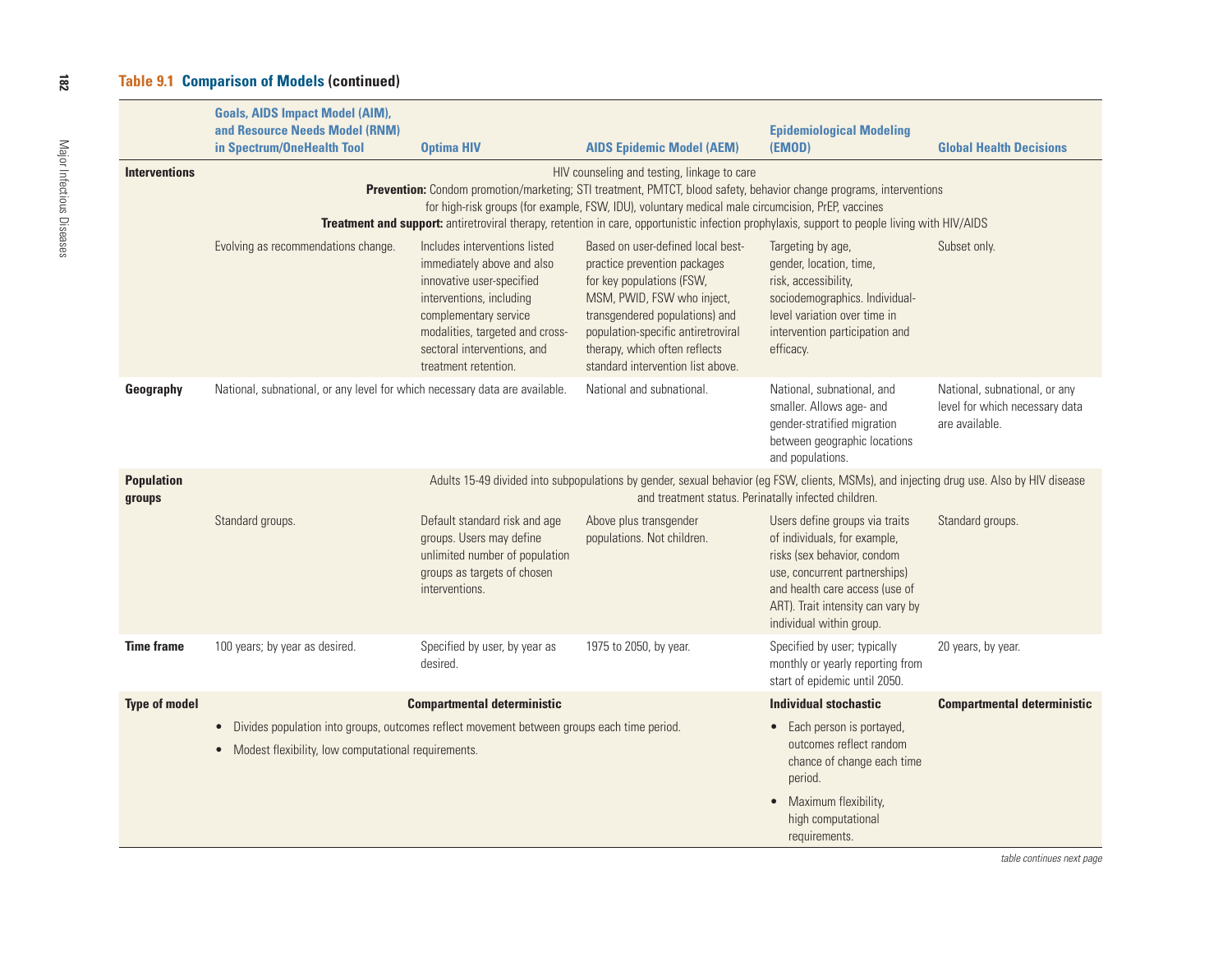## **Table 9.1 Comparison of Models (continued)**

| <b>Software</b>    | <b>Goals, AIDS Impact Model (AIM),</b><br>and Resource Needs Model (RNM)<br>in Spectrum/OneHealth Tool<br>• Data entry and storage: Spectrum<br>software in Windows: data can<br>be copied from other software, for<br>example, Excel.<br>Parameters are specified within<br>Spectrum.<br>• Calculations within Spectrum. | <b>Optima HIV</b><br>Microsoft Excel for data<br>$\bullet$<br>entry with background<br>calculations in Python.<br>Cloud-based graphical user<br>interface.             | <b>AIDS Epidemic Model (AEM)</b><br>• Data entry and storage: Excel<br>2013 or 2016.<br>• Interventions specified in Excel<br>workbook.<br>Custom Java interface for user<br>$\bullet$<br>interaction: custom Java code<br>for computation.                                                                                                | <b>Epidemiological Modeling</b><br>(EMOD)<br>• Data entry: JSON or Excel.<br>• Database: COMPS platform<br>(http://comps.idmod.org).<br>• Operation: clickable run<br>file or command line,<br>calculation in $C_{++}$ .                                                                                                    | <b>Global Health Decisions</b><br>• Data entry: prepopulated,<br>adjust in web interface.<br>• Intevention specified<br>with JAVA graphical web<br>interface.<br>Computation: Google Go. |
|--------------------|---------------------------------------------------------------------------------------------------------------------------------------------------------------------------------------------------------------------------------------------------------------------------------------------------------------------------|------------------------------------------------------------------------------------------------------------------------------------------------------------------------|--------------------------------------------------------------------------------------------------------------------------------------------------------------------------------------------------------------------------------------------------------------------------------------------------------------------------------------------|-----------------------------------------------------------------------------------------------------------------------------------------------------------------------------------------------------------------------------------------------------------------------------------------------------------------------------|------------------------------------------------------------------------------------------------------------------------------------------------------------------------------------------|
| <b>User inputs</b> | Relevant variables for 7 risk categories.<br>Defaults available for 100 countries.                                                                                                                                                                                                                                        | Flexible population groups<br>defined by user. Defaults<br>available for most countries.<br>If resource allocation analyses<br>then program-related cost<br>functions. | <b>Demographics:</b> (population sizes by age range, gender, major HIV risks; birth & mortality rates);<br>Disease prevalence: (HIV, AIDS, STI); Risk behaviors: (partnerships, condom use); HIV program coverage and cost<br>Historical trends for prevalence<br>and behaviors, program<br>effectiveness, and cost by key<br>populations. | Fine detail by age/gender<br>/year. Migration between<br>pairs of geographic locations.<br>Risk and health care access<br>stratification. Health care<br>process flow to define health<br>care intervention access<br>/update/drop-out/re-initiation.<br>Selection of output units and<br>strata.                           | Default values set for selected<br>countries; calibration available;<br>values modifiable by user.<br>Intevention coverage by delivery<br>model and risk group.                          |
| <b>Access</b>      | Online (free); training courses are available and support is provided.                                                                                                                                                                                                                                                    |                                                                                                                                                                        | Available in conjunction with<br>trainings.                                                                                                                                                                                                                                                                                                | Online (free). Extensive support<br>/collaboration required.<br>Source code (www.github.com<br>/InstituteForDiseaseModeling<br>/EMOD), tutorials and<br>parameters (www.idmod.org<br>/idmdoc), installer (www.idmod<br>.org/software), and database<br>linked to cloud computing<br>resources (http://comps.idmod<br>.org). | Online (free); coordinate with<br>contact person to determine<br>applicability for intended use<br>and request support.                                                                  |
| <b>Users</b>       | National, local, and international planners (including government), researchers; and monitoring and evaluation<br>officers.                                                                                                                                                                                               |                                                                                                                                                                        |                                                                                                                                                                                                                                                                                                                                            | Planners propose model<br>settings and scenarios to be<br>implemented by IDM team or<br>research collaborators.                                                                                                                                                                                                             | Planners, researchers,<br>monitoring and evaluation<br>officers.                                                                                                                         |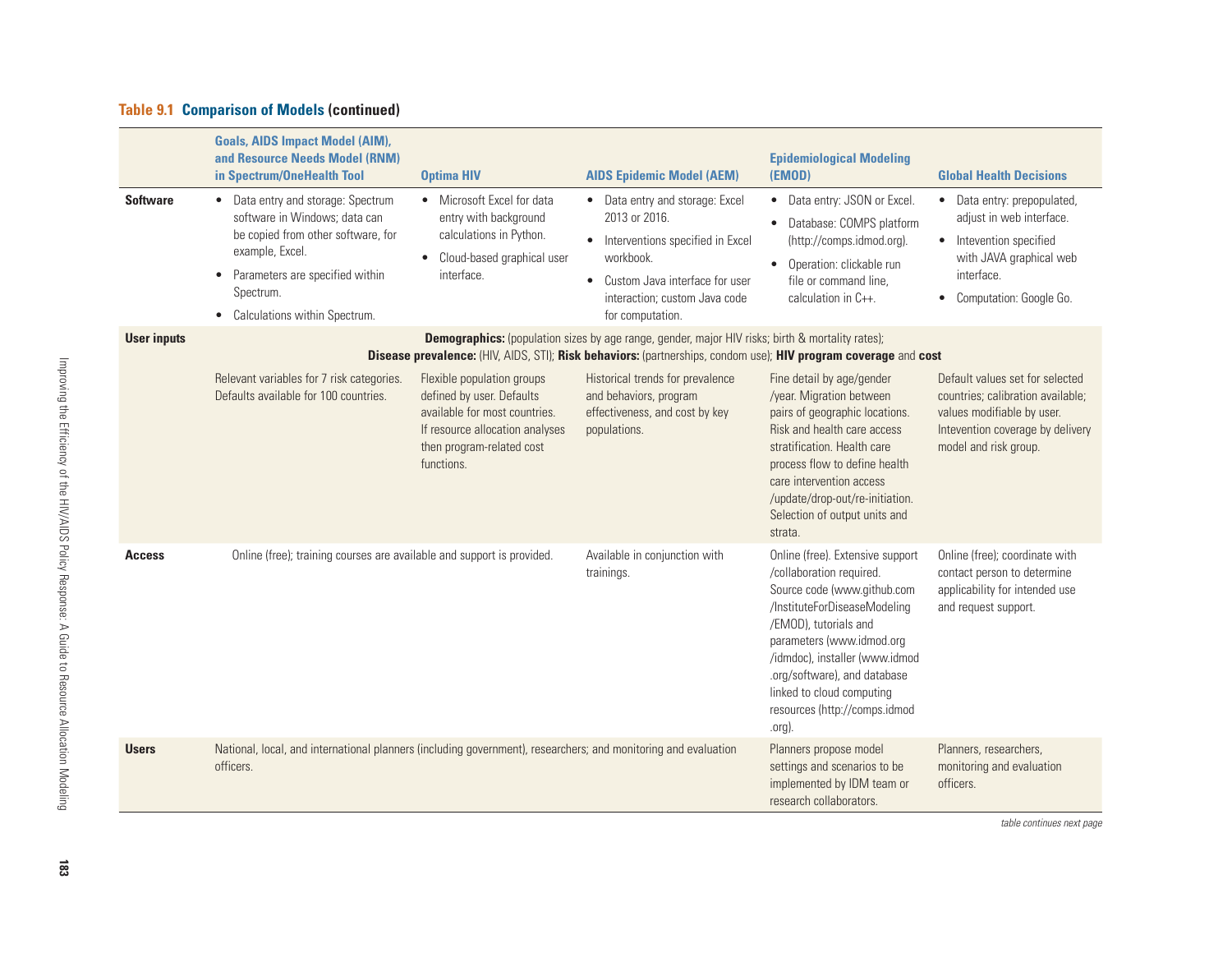|                                | <b>Goals, AIDS Impact Model (AIM),</b><br>and Resource Needs Model (RNM)<br>in Spectrum/OneHealth Tool                                                 | <b>Optima HIV</b>                            | <b>AIDS Epidemic Model (AEM)</b>                                                                                                                                                                                                                                                                                                                          | <b>Epidemiological Modeling</b><br>(EMOD)                                                                                                                                                                                                          | <b>Global Health Decisions</b>                                                                                     |
|--------------------------------|--------------------------------------------------------------------------------------------------------------------------------------------------------|----------------------------------------------|-----------------------------------------------------------------------------------------------------------------------------------------------------------------------------------------------------------------------------------------------------------------------------------------------------------------------------------------------------------|----------------------------------------------------------------------------------------------------------------------------------------------------------------------------------------------------------------------------------------------------|--------------------------------------------------------------------------------------------------------------------|
| <b>Training</b>                | Workshops lasting several days.                                                                                                                        |                                              | Normally 3 workshops focused<br>on data needs and collection;<br>preliminary model building; and<br>scenario building for policy and<br>program planning.                                                                                                                                                                                                 | Tutorials and demonstration<br>files online, half-day<br>introductory trainings in<br>university classes and<br>conferences; 1-4 weeks of<br>on-site training for detailed<br>projects; and 4-8 weeks to<br>calibrate a new country or<br>setting. | Ten-minute video to use with<br>default values; further guidance<br>required to change input values.               |
| <b>Technical</b><br>assistance | Minor TA is free, major TA support funded via various mechanisms<br>(UN agencies, bilateral agencies, foundations, national government, and so forth). |                                              |                                                                                                                                                                                                                                                                                                                                                           | By arrangement (free).                                                                                                                                                                                                                             | By arrangement (free).                                                                                             |
| Initial set-up<br>time         | Default values often available. Otherwise, 3-5 days<br>for data collation and entry.                                                                   |                                              | Normally done as a national<br>process, including extensive review<br>of historical sources of information.<br>As such, generally several months<br>for data collation and trend<br>analysis, then projections and<br>scenarios prepared in about 3<br>days, normally with vetting by<br>national experts. Updates typically<br>done in less than a week. | Three-hour workshop or<br>webinar; inputs for new setting<br>2 months; modified inputs for<br>existing setting minutes.                                                                                                                            | Some default values available.<br>Otherwise, 2-3 days for data<br>collation and entry.                             |
| <b>User manuals</b>            | Technical documentation: http://<br>avenirhealth.org/software-spectrum<br>.php.<br>Tutorials: https://www.youtube.com<br>/user/spectrummodel           | Available at: optimamodel<br>.com/user-guide | Available with training or email<br>request.                                                                                                                                                                                                                                                                                                              | • Online at http://idmod<br>.org/idmdoc/-Technical<br>documentation, topic-<br>specific tutorials, parameter<br>definitions, and output file<br>"data dictionary."                                                                                 | Online intro video http://fast<br>.wistia.net/embed/iframe<br>/h08v1rkpvf?wvideo=h08v1rkpvf.<br>No written manual. |
| <b>Analysis time</b>           | Run time 1-3 minutes. Calibration several hours (if needed).                                                                                           |                                              | Run time 1-3 minutes. Calibration<br>several days.                                                                                                                                                                                                                                                                                                        | Days to months, depending on<br>complexity, from conception of<br>modeling question to results.<br>Some standard analyses run in<br>$<$ 1 hour.                                                                                                    | Run time $<$ 1 min. Calibration<br>hours.                                                                          |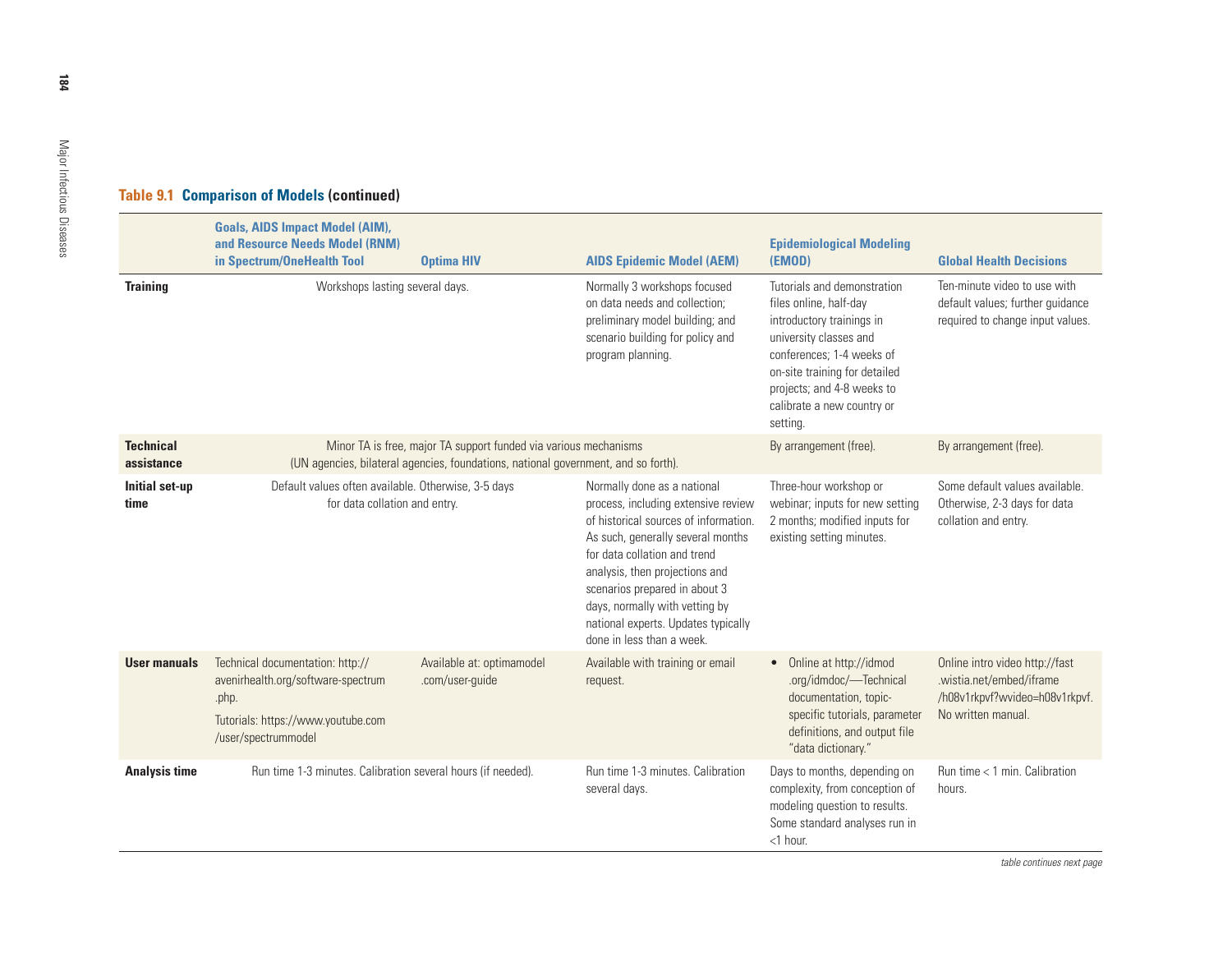## **Table 9.1 Comparison of Models (continued)**

|                            | <b>Goals, AIDS Impact Model (AIM),</b><br>and Resource Needs Model (RNM)<br>in Spectrum/OneHealth Tool                                                                                                                                                                                                                                         | <b>Optima HIV</b>                                                                                                                                                                                                                                                   | <b>AIDS Epidemic Model (AEM)</b>                                                                                                                                                       | <b>Epidemiological Modeling</b><br>(EMOD)                                                                                                                                                               | <b>Global Health Decisions</b>                                                          |
|----------------------------|------------------------------------------------------------------------------------------------------------------------------------------------------------------------------------------------------------------------------------------------------------------------------------------------------------------------------------------------|---------------------------------------------------------------------------------------------------------------------------------------------------------------------------------------------------------------------------------------------------------------------|----------------------------------------------------------------------------------------------------------------------------------------------------------------------------------------|---------------------------------------------------------------------------------------------------------------------------------------------------------------------------------------------------------|-----------------------------------------------------------------------------------------|
| <b>Outputs</b>             | All outputs overall and by population group, by year & cumulative. By intervention scenario.<br>Number in group, deaths, HIV/AIDS new cases and prevalence.<br>Intervention participation; ART prevalence by CD4 count and stage of treatment. DALYs or QALYs.<br>Costs by interventions/care. Cost-effectiveness ratios. Optimal allocations. |                                                                                                                                                                                                                                                                     |                                                                                                                                                                                        | Same as Goals and Optima<br>models, plus health care use;<br>relationship and transmission<br>network over time; biomarkers<br>such as CD4. Outputs also<br>available as distributions.                 | Same as Goals and Optima<br>models.                                                     |
| <b>Sample</b><br>outputs   | Sample outputs are available online at<br>www.avenirhealth.org.                                                                                                                                                                                                                                                                                | Sample outputs are available<br>online at www.optimamodel<br>.com.                                                                                                                                                                                                  | Sample outputs are available<br>online at www.eastwestcenter<br>.org/research/research-projects<br>/hiv-policy-analysis-research-and<br>-training.                                     | Sample input and output files<br>and graphing/analysis scripts<br>available online at www.idmod<br>.org/software.                                                                                       | Sample outputs are<br>available online at www<br>.globalhealthdecisions.org.            |
| <b>Special</b><br>features | Integrated into OneHealth Tool,<br>permitting cost and impact comparisons<br>across many health sectors; Goals<br>Express offers a simpler version.                                                                                                                                                                                            | Constrained optimization of<br>resource envelopes using<br>algorithms. Flexible group<br>and intervention definition.<br>Modeling of multiple diseases,<br>allowing cost and impact<br>comparison. Optima Lite<br>has simpler preloaded and<br>calibrated projects. | Customized fit of behavioral<br>trends to observed epidemiologic<br>trends by adjusting transmission<br>probabilities and cofactors;<br>use of local data on program<br>effectiveness. | Maximum flexibility to portray<br>individual variation. Users can<br>specify health system and care<br>flow.                                                                                            | User-friendly graphical user<br>interface, direct intervention<br>scenario comparisons. |
| <b>Limitations</b>         | Only one adult age group (15-49) in<br>Goals although outputs are available by<br>five-year age group in AIM.                                                                                                                                                                                                                                  | As with all compartmental<br>models, individual-level data<br>included in aggregated form<br>and homogeneity assumptions<br>apply within specified modeled<br>groups.                                                                                               | Only concentrated epidemics;<br>aggregate age structure based<br>on age pattern of new male and<br>female infections.                                                                  | Not yet implemented: viral<br>load testing and relationship<br>between VL, age, and survival;<br>evolution and transmission of<br>antiretroviral drug resistance;<br>transmission among MSM<br>and IDU. | No PrEP or vaccines; calibration<br>to countries limited to date.<br>No formal rollout. |
| <b>Contacts</b>            | John Stover (Jstover@AvenirHealth.org)                                                                                                                                                                                                                                                                                                         | David Wilson (info<br>@optimamodel.com)                                                                                                                                                                                                                             | Tim Brown (tim@hawaii.edu)                                                                                                                                                             | Anna Bershteyn (abershteyn<br>@idmod.org), Daniel Klein<br>(dklein@idmod.org)                                                                                                                           | Jim Kahn (jgkahn@gmail.com)                                                             |

Note: AIDS = acquired immune deficiency syndrome; ART = antiretroviral treatment; DALY = disability-adjusted life year; FSW = female sex worker; HCV = hepatitis C virus; HIV = human immunodeficiency virus; IDM = Institute IDU = injecting drug user; MSM = men who have sex with men; MTCT = mother-to-child transmission; NCD = noncommunicable diseases; PEPFAR = U.S. President's Emergency Plan for AIDS Relief; PMTCT = prevention of mother to chi PrEP = preexposure prophylaxis; PWID = people who inject drugs; QALY = quality-adjusted life year; STI = sexually transmitted infection; TA = technical assistance; TB = tuberculosis; UN = United Nations.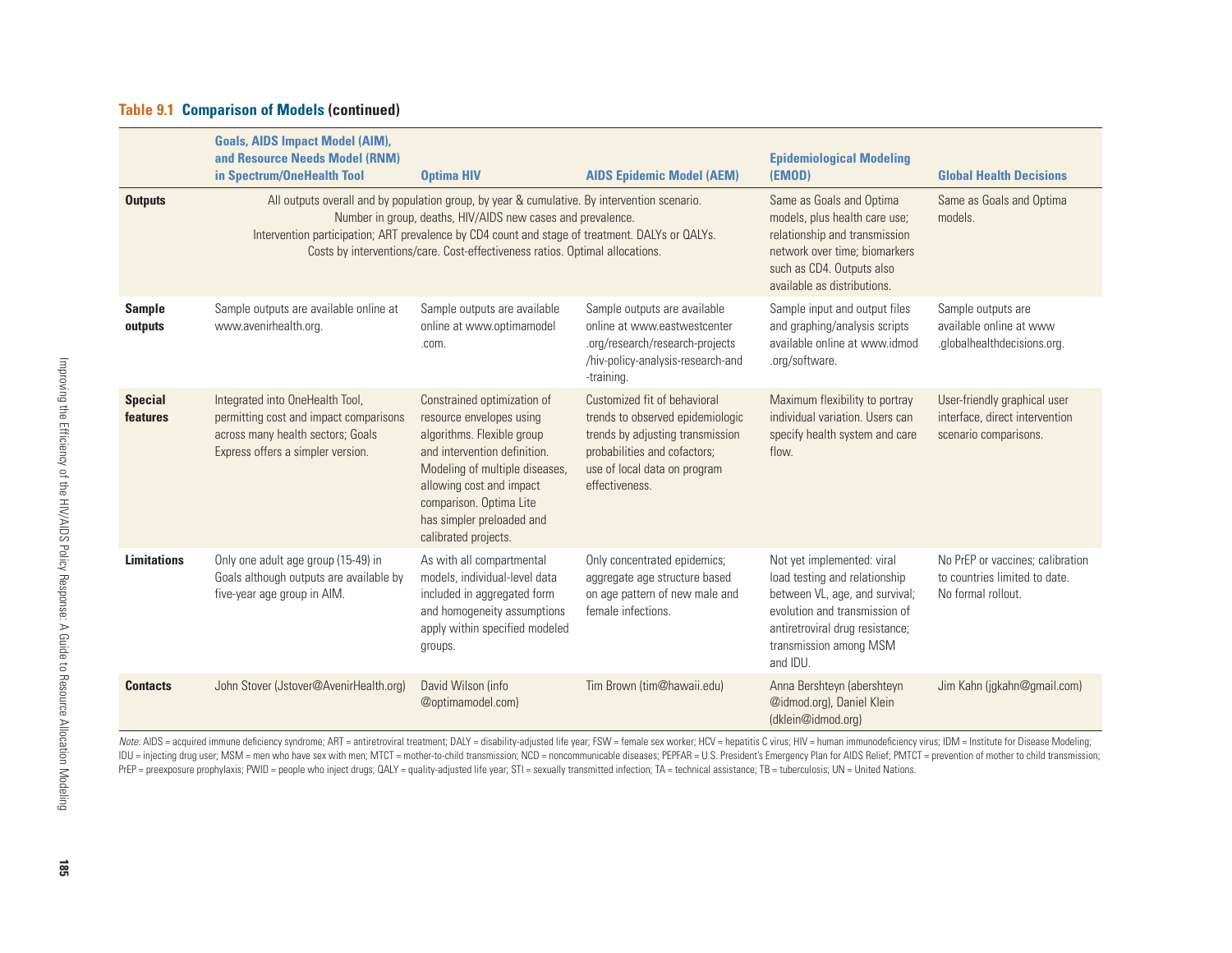objective, subject to budgetary, logistical, ethical, and political constraints.

- AEM is used for studying concentrated epidemics, especially in Asia. The task of calibrating and populating the model is intensive, and exploring the various available packages encourages stakeholders to understand local epidemics and the effectiveness of past, present, and potential future responses.
- *EMOD* is used to examine policy issues involving the interplay of demographics, risks, disease progression, and health care. Individual-based modeling captures heterogeneity and permits a nuanced portrayal for example, HIV/AIDS transmission is based on independent risk per sex act within partnerships that evolve over time, and disease progression depends on age. Health system dynamics (for example, cycles of antiretroviral use) reflect factors such as age, gender, geography, and risk. Of the models reviewed, it is the most computationally intensive and has the most sophisticated population portrayal and calibration.
- GHD is relatively simple to use, with an interface that makes exploring the costs and effects of various combinations of interventions and delivery modalities easy. It is not in widespread use, but is available for appropriate applications by arrangement with the owners. GHD and Optima are exploring a collaboration to incorporate key GHD features into Optima HIV.

The choice of model for a specific user depends on the user's needs and the models' intended uses, strengths, and limitations. As presented in table 9.1, some models are uniquely well suited to specific purposes, such as EMOD for detailed simulation of how individuals' characteristics affect use of health care, and Avenir Health's OneHealth Tool for placing HIV/ AIDS programming in the context of the broader health system. When models serve similar purposes, such as Avenir Health's and Optima's resource allocations across HIV/AIDS interventions, users may want to consult the contacts for each model to discuss how comprehensively and efficiently each model can address users' needs. Annex 9A provides a list of country applications for the models.

A more technical comparison and assessment conducted in early 2015 by the HIV Modeling Consortium (HIV Modeling Consortium 2015) was used to inform this review, although it is now slightly outdated because of ongoing model improvements.

#### **Avenir Health Models**

Over the past 40 years, Avenir Health, formerly known as the Futures Institute, has led the development of models across many areas of the health sector. Most of these models are assembled within Spectrum, a suite of integrated software models that provides policy makers with an analytical tool to support the decision-making process; it is also widely known by its overlay, the OneHealth Tool. Many of the models also exist as Excel-based models and web-based tools. This chapter focuses on models useful for resource allocation for HIV/AIDS: the AIDS Impact Model (AIM), Goals, and RNM, in particular.

Spectrum is a system of policy models that support analysis, planning, and advocacy for health programs.<sup>2</sup> The models are used to project future needs and examine the effects of policy choices, including the impact of taking actions now rather than later, evaluating the costs and benefits of a particular policy, examining the interrelatedness of different policy decisions, and evaluating how a change in age and sex distribution can affect a wide range of social indicators.

The central impact model in Spectrum is DemProj, which projects the population for an entire country or region by age and gender based on assumptions about fertility, mortality, and migration. A full set of demographic indicators can be displayed for up to 100 years into the future; urban and rural projections can also be prepared. Default data needed to project population are provided from the estimates produced by the Population Division of the United Nations. Models not related to HIV/AIDS include FamPlan, which projects family planning requirements; Resources for the Awareness of Population Impacts on Development, which projects the social and economic consequences of high fertility and rapid population growth; Tuberculosis Impact Model and Estimates, which performs epidemiological and cost-effectiveness analysis of tuberculosis control strategies; Lives Saved Tool, which estimates the cost and impact of scaling up child and maternal health interventions on mortality; and NonCommunicable Diseases, which calculates the impact of scaling up interventions on populations affected by noncommunicable diseases.

The four models related to HIV/AIDS interact with one another. AIM uses the Estimation and Projection Package (EPP) module developed by the East-West Center to fit prevalence and incidence trends to surveillance and survey data and then calculates the consequences of these trends for key indicators such as new infections, deaths, need for treatment, and number of orphans. RNM calculates the costs associated with HIVrelated interventions. Goals simulates HIV/AIDS incidence on the basis of behaviors and estimates the epidemiological effects of biomedical interventions and behavioral interventions (using an impact matrix) to calculate infections averted and cost-effectiveness ratios. The Lives Saved Tool evaluates the cost and impact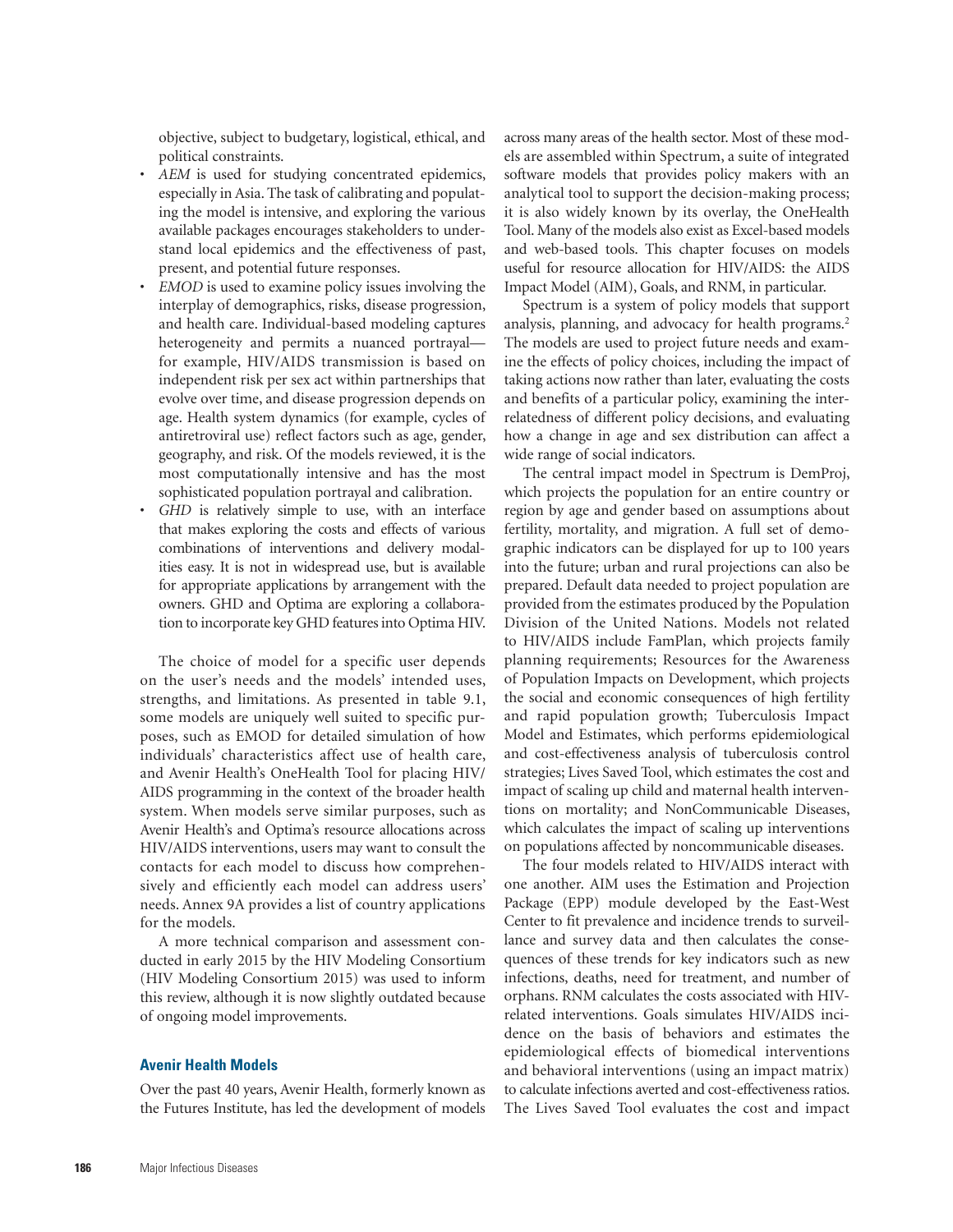of child and maternal health interventions, including HIV/AIDS and malaria, using inputs from AIM.

#### **AIM**

AIM began as a relatively simple Excel-based tool developed in 1991 in collaboration with Family Health International under the AIDS Technical Support and AIDS Control and Prevention projects funded by the U.S. Agency for International Development (USAID). The program has been revised several times since then in collaboration with the UNAIDS Reference Group on Estimates, Models, and Projections. Since 2009, it has been maintained and updated with support from the Bill & Melinda Gates Foundation and UNAIDS. It has evolved to become a comprehensive model within Spectrum used to estimate the impact of the HIV/AIDS epidemic. Several years ago, the Estimation and Projection Package (EPP) was incorporated into Spectrum. Both incidence and prevalence curves are now estimated within AIM, which then projects the consequences of the epidemic, including the number of people living with HIV/AIDS, new infections, and deaths by age and gender, as well as the number of new cases of tuberculosis and the number of orphans. Many of these results are then used in other models in Spectrum. UNAIDS uses AIM to make the national and regional estimates it releases every two years.

The major inputs and outputs of AIM are as follows: Demographic projections are based on user inputs or projections prepared by the United Nations Population Division. The projections start with an estimate and projection of adult HIV/AIDS incidence, which is combined with information on the age and gender distribution of incidence and progression to death to estimate the number of new infections in adults, by age and gender. New infections in infants are estimated from prevalence among pregnant women and the rate of mother-to-child transmission, which is dependent on infant feeding practices and the coverage of prevention with antiretroviral agents. New infections progress to lower CD4 cell counts and are subject to HIV/AIDSrelated mortality. Persons who receive first-line antiretroviral therapy (ART), second-line ART, or both live longer than those who do not. People at any stage are subject to other-cause mortality at the same rates as people who are not infected. Adult deaths result in orphans.

In addition to estimating the epidemic and projecting its impacts, AIM has other features, including the ability to validate its estimates by comparing AIM outputs with other data sources, to perform uncertainty analyses for certain output variables, and to aggregate projections, for example, a series of subnational projection files. The model is continuously updated to reflect the most recent research.

#### **RNM**

RNM grew out of efforts developed in 2001 for the first United Nations General Assembly Special Session on HIV/AIDS to estimate the global resources required to combat HIV/AIDS (Schwartländer and others 2001); the estimates are referred to as the Global Resource Needs Estimates (GRNE). Although that first Excel-based model was calculated at the individual country level, it was a global model and not appropriate for country-level use. After the first few rounds of the GRNE, in 2007 UNAIDS initiated a consultative process with countries with high burdens of HIV/AIDS to validate their country-specific portions of the GRNE, which required adapting the global model to the country level. By 2009, the consultative process reached 60 countries, and countries began to use RNM (still in Excel) for their own planning purposes. Because of this, RNM gradually migrated over to Spectrum and now is used to calculate the funding required to expand national responses to HIV/AIDS. It estimates the costs of implementing HIV/ AIDS programs, including the costs of care and treatment, prevention, and policy and program support.

RNM projects the costs of various interventions, given assumptions about the size of various population groups, unit costs of interventions, and coverage targets (figure 9.1). Costs can be calculated from any perspective, including provider, public, patient, and societal, depending on the perspective of the data that are provided. A significant portion of the model application process, described in more detail below, involves obtaining reliable cost data. RNM's projections can then be used to enhance knowledge of HIV/AIDS among policy makers and to build support for effective prevention, treatment, care, and mitigation. The projection results are usually transferred to software, such as PowerPoint, for presentation to leadership audiences.

RNM estimates the number of people receiving each service by multiplying the number of people needing the service by the coverage rate (percentage of persons needing the service who actually receive it). The resources needed are then estimated by multiplying the number of people receiving the service by the unit cost of providing it. Before RNM can be used, both a demographic and an HIV/AIDS projection must be prepared. The epidemiology section of AIM calculates the number of HIV/AIDS infections, persons needing treatment, and orphans. This information is used in the treatment section to calculate the costs of treatment for preventing mother-to-child transmission, HIV/AIDS, and associated tuberculosis and opportunistic infections and can be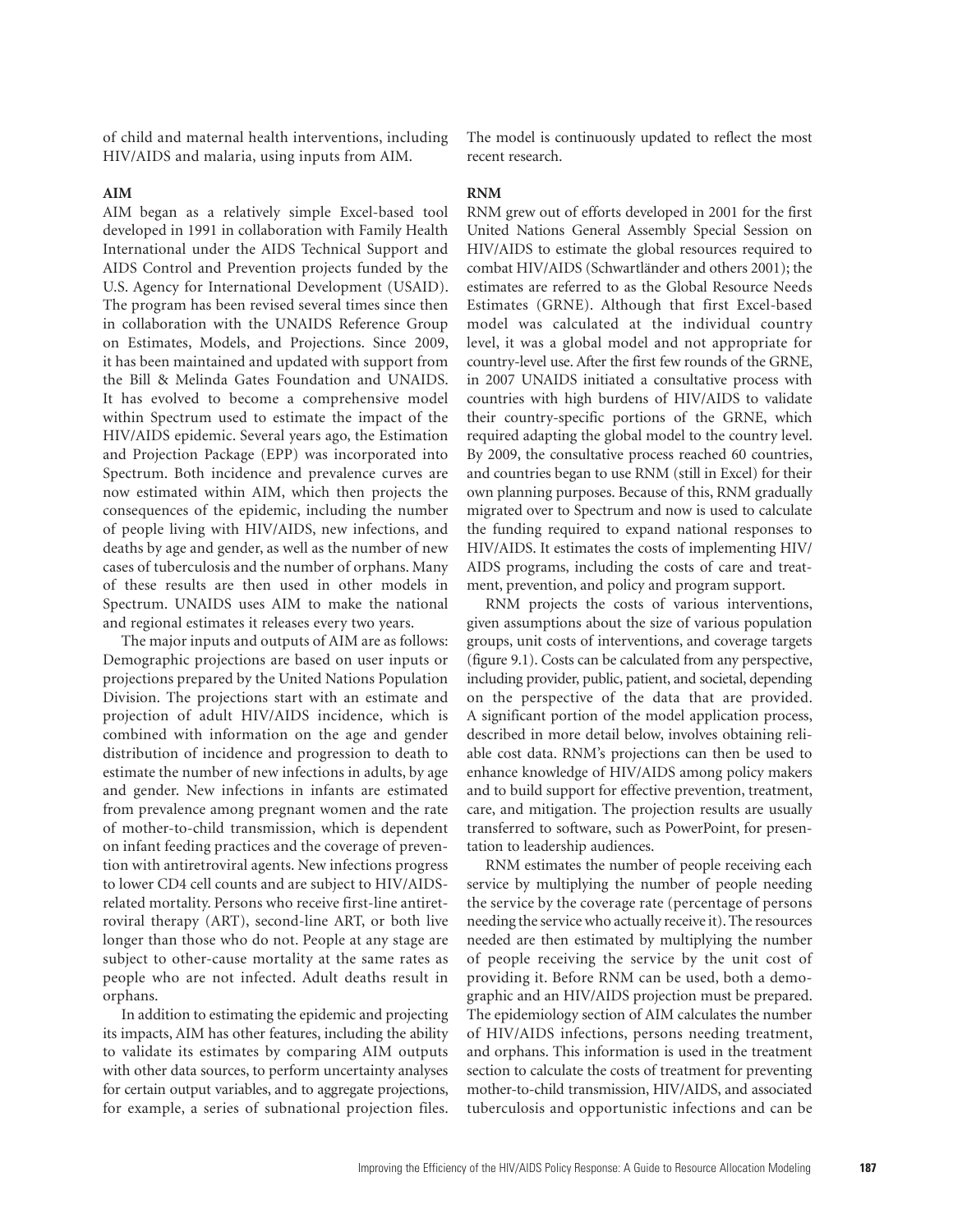#### **Figure 9.1** Structure of RNM: DemProj and AIM



Note: AIM = AIDS Impact Model; RNM = Resource Needs Model; DemProj = central model in Spectrum.

used in the mitigation section to calculate the cost of providing services for orphans. AIM modifies the demographic projection through HIV/AIDS deaths and the impact of HIV/AIDS on fertility.

#### **Goals**

The Goals model supports efforts to respond to the HIV/ AIDS epidemic by showing how the amount and allocation of funding is related to the achievement of national goals, such as the reduction of prevalence and expansion of care and support. It also explores the impact of potential vaccines. The Goals model evolved out of an effort to identify what program managers need to plan effectively. Stover and Bollinger (2002) surveyed 14 national program managers and learned that their most challenging issue was using cost-effectiveness information in their countries' key priority-setting exercise, the National Strategic Plan. The model was developed to be used in that process.

The Goals model is intended to support strategic planning at the national level by providing a tool to link program goals and funding. It can help answer several key questions:

- How much funding is required to achieve the goals of the strategic plan?
- What goals can be achieved with the available resources?
- What effect do alternate patterns of resource allocation have on the achievement of program goals?

The Goals model does not provide all the answers. It is intended to assist planners in understanding the effects of funding levels and allocation patterns on program impact. The model can help planners understand how funding levels and patterns can lead to lower incidence and prevalence and improved coverage of treatment, care, and support programs. It does not calculate the optimum pattern of allocation or recommend a specific allocation of resources between prevention, care, and mitigation, although an optimization routine is available. Sexual mixing is random within risk groups. Mixing between risk groups is limited to low-risk adults who can have partners from higher-risk groups. Extensive literature underlies both the impact matrix coefficients and other model parameters; these sources are well documented in the manual. The Goals model underwent an external validity check comparing 12 mathematical models; results were basically consistent, particularly in the short term (Eaton and others 2013). A recently formed Models for Policy Planning Reference Group, led by the HIV Modelling Consortium [\(http://www](http://www.hivmodelling.org)  [.hivmodelling.org\)](http://www.hivmodelling.org), will be providing ongoing internal and external validity checks.

The Goals model is a compartmentalized model, modeling heterogeneity by dividing the adult population ages 15–49 years by gender and risk group: not sexually active, low-risk stable couples, medium-risk people engaging in casual sex, sex workers and clients, men who have sex with men, and people who inject drugs (figure 9.2). The model calculates new infections by sex and risk group as a function of behaviors and epidemiological factors such as prevalence among partners and stage of infection. The risk of transmission is determined by behaviors (number of partners, number of contacts per partner, and condom use) and biomedical factors (use of antiretroviral agents, male circumcision, prevalence of other sexually transmitted infections). Interventions can change any of these factors and affect the future course of the epidemic. Interventions with either a behavioral or biomedical effect on HIV/AIDS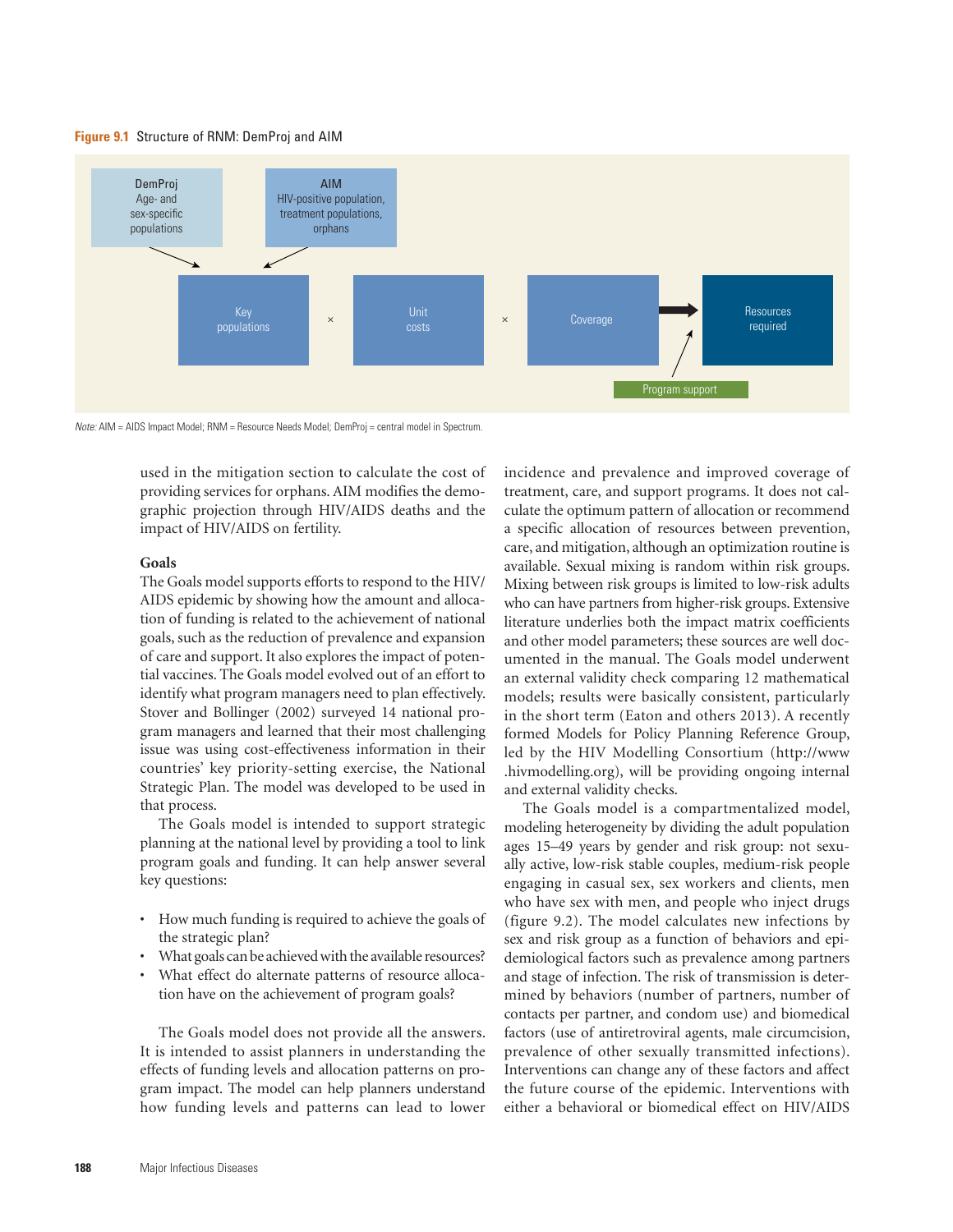



Source: Avenir Health. [http://avenirhealth.org/software-spectrum.php.](http://avenirhealth.org/software-spectrum.php) 

Note: IDU = injecting drug user; MC = male circumcision; MSM = men who have sex with men; MTCT = mother-to-child transmission; PrEP = preexposure prophylaxis; STI Tx = sexually transmitted infection treatment.

transmission are modeled, including behavior change through outreach; education and communication interventions; and biomedical interventions such as condom distribution, voluntary medical male circumcision (VMMC), ART, preexposure prophylaxis, microbicides, and vaccines.

The effect of interventions on behaviors is modeled through an impact matrix that summarizes the impact literature to describe changes in behavior by risk group as a result of exposure to behavior change interventions (Bollinger 2008). The Goals model is then linked to the AIM module in Spectrum to calculate the effects on children (ages 0–14 years) and adults older than age 49 years. The AIM module also includes the effects on pediatric infections of programs to prevent motherto-child transmission.

The Goals model has been used to assess the impact of prevention and treatment at the global level (Eaton and others 2013; Schwartländer and others 2011; Stover and others 2006) and for more than 30 applications at the country level (see annex 9A for a list of countries).

#### **DMPPT**

One of the Excel-based tools developed by Avenir Health is a two-part cost and impact tool available for examining the effects of VMMC; the most recent version of the impact model is called Decision Makers' Program Planning Tool (DMPPT) 2.0 [\(http://www.malecircumcision.org\)](http://www.malecircumcision.org). The first DMPPT was used to estimate the costs and impact of VMMC in many countries for adult males ages 15–49 years. When experience showed that most VMMC clients were under age 25 years, a second version of the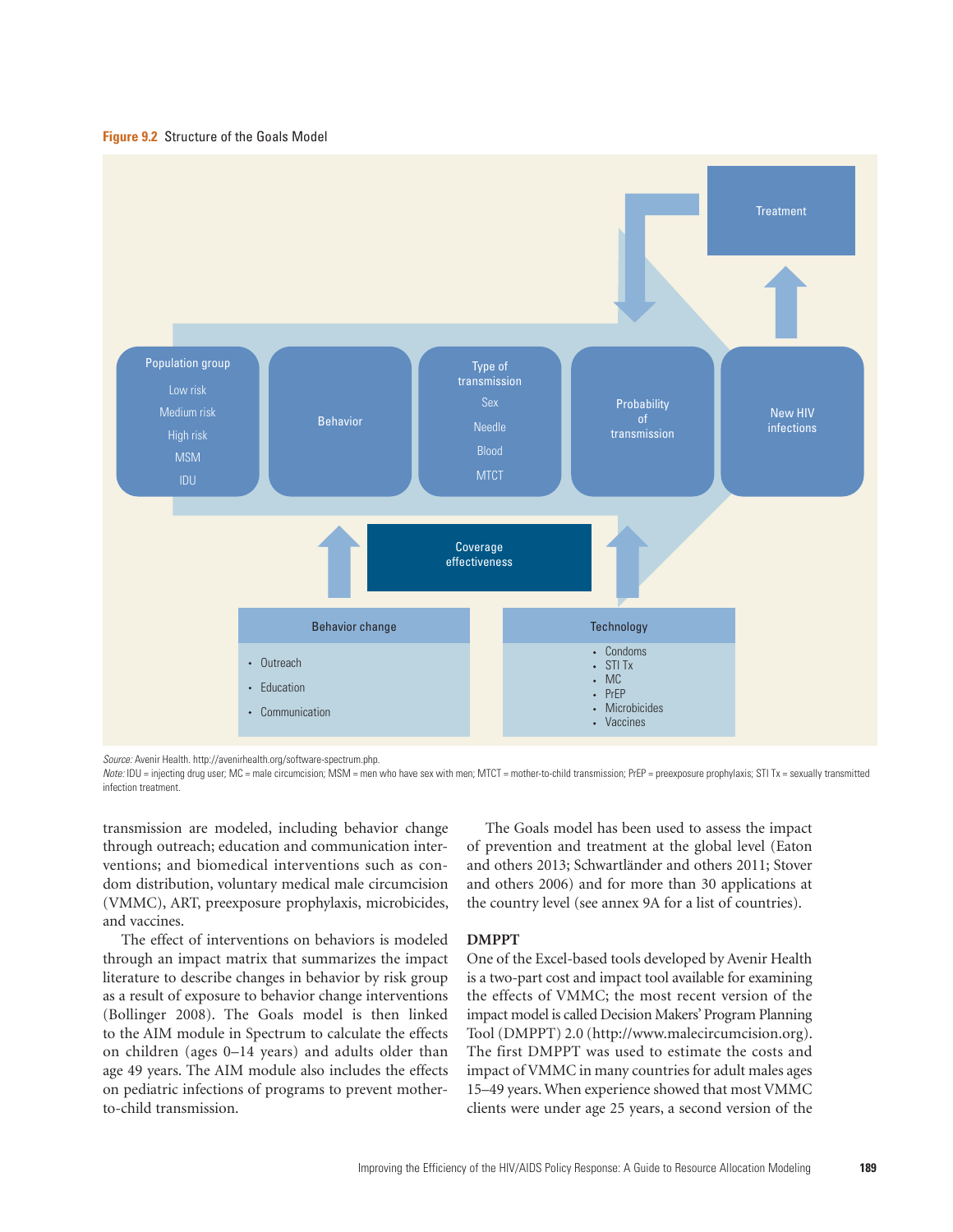model was developed to evaluate the impact of targeted coverage of VMMC services (Stover and Kripke 2014). This tool is being developed for the web.

#### **OneHealth Tool**

The OneHealth Tool is a series of modules overlaid on the impact models of Spectrum. It is intended for medium-term strategic health planning (3–10 years) at the national and subnational levels. The OneHealth Tool was developed by a group of UN agencies, the World Bank, and the World Health Organization (WHO) in response to requests made during a 2008 technical consultation in Senegal by countries looking for standardized costing tools. The model builds on the International Health Partnership and Joint Assessment of National Health Strategies and Plans framework, and experts in costing from all participating UN agencies contributed both fund and staff time to the technical development of the model. The project also received funds from the Global Fund to Fight AIDS, Tuberculosis, and Malaria; the Global Health Workforce Alliance; and the Health Metrics Network, as well as from bilateral development agencies.

The OneHealth Tool was developed because most costing tools at the time took a disease-specific approach rather than a health systems approach (figure 9.3). In addition to covering public sector health interventions at both national and subnational levels, it incorporates coverage of private sector interventions and includes selected nonhealth interventions that may have health impacts. It is a unified tool for planning, costing, impact analysis, and financial space analysis performed jointly and can be implemented at either the health system or program level. The OneHealth Tool provides a way to estimate the cost and impact of interventions for HIV/ AIDS, tuberculosis, and malaria simultaneously, as well as other diseases, and to examine the resource requirements from the health system. Default costs from a variety of sources are available, but should be validated and can be subsequently modified by the user. Sources of cost data include the Management Sciences for Health International Drug Price Indicator Guide; the UNAIDS Global Price Reporting Mechanism; Gavi, the Vaccine Alliance; and UNICEF.

The OneHealth Tool includes the following modules:

- *Human resources.* The human resources module allows salaries, benefits, and incentives for health service providers and health management and support personnel to be costed, along with preservice training and nonspecific in-service training.
- *Infrastructure.* The infrastructure model deals with planning and costing functions for all facilities

providing medical interventions, as well as for most facilities offering support functions. It also includes planning functions for equipment, furniture, vehicles, and communications.

- Governance. The governance module includes costing templates for assessing the costs of governance activities.
- *Logistics.* The logistics module allows for the planning of warehouses and vehicles needed to move commodities or drugs and supplies from central warehouses to the endpoints of a logistics system.
- *Health financing.* The health financing module is used to estimate the costs of implementing health financing programs such as vouchers, subsidies, or cash transfers.
- *Health information systems.* The health information systems module includes templates for assessing the costs of implementing a health information system.
- *Budget mapping.* The budget mapping module can be used to allocate intervention and health system costs across budget categories established by the user, to match country or international institution cost categories.
- *Financial space.* The financial space module is used to analyze the financial space, including both public and private health expenditures, within which health plans are expected to be executed.

#### **Optima**

Optima HIV is a software package and modeling tool developed by the Optima Consortium for Decision Science in collaboration with the World Bank. It is one of a suite of models for different disease areas that have been developed by the Optima Consortium, all of which are designed to help national decision makers, program managers, and funding partners achieve allocative efficiency and plan for financial sustainability. This is done by applying the Optima approach, a framework for informing public health investment choices that consists of the following core steps:

- *Assess the burden of disease* over time, for each population group, and for each disease sequelae or state through data synthesis and epidemiological modeling.
- *Specify the efficacy and effectiveness of interventions* (including different modes of delivery) that have the potential to reduce incidence, morbidity, and mortality.
- *Assess the costs required to deliver services* at different levels of coverage, including through different service modalities and implementation or efficiency options.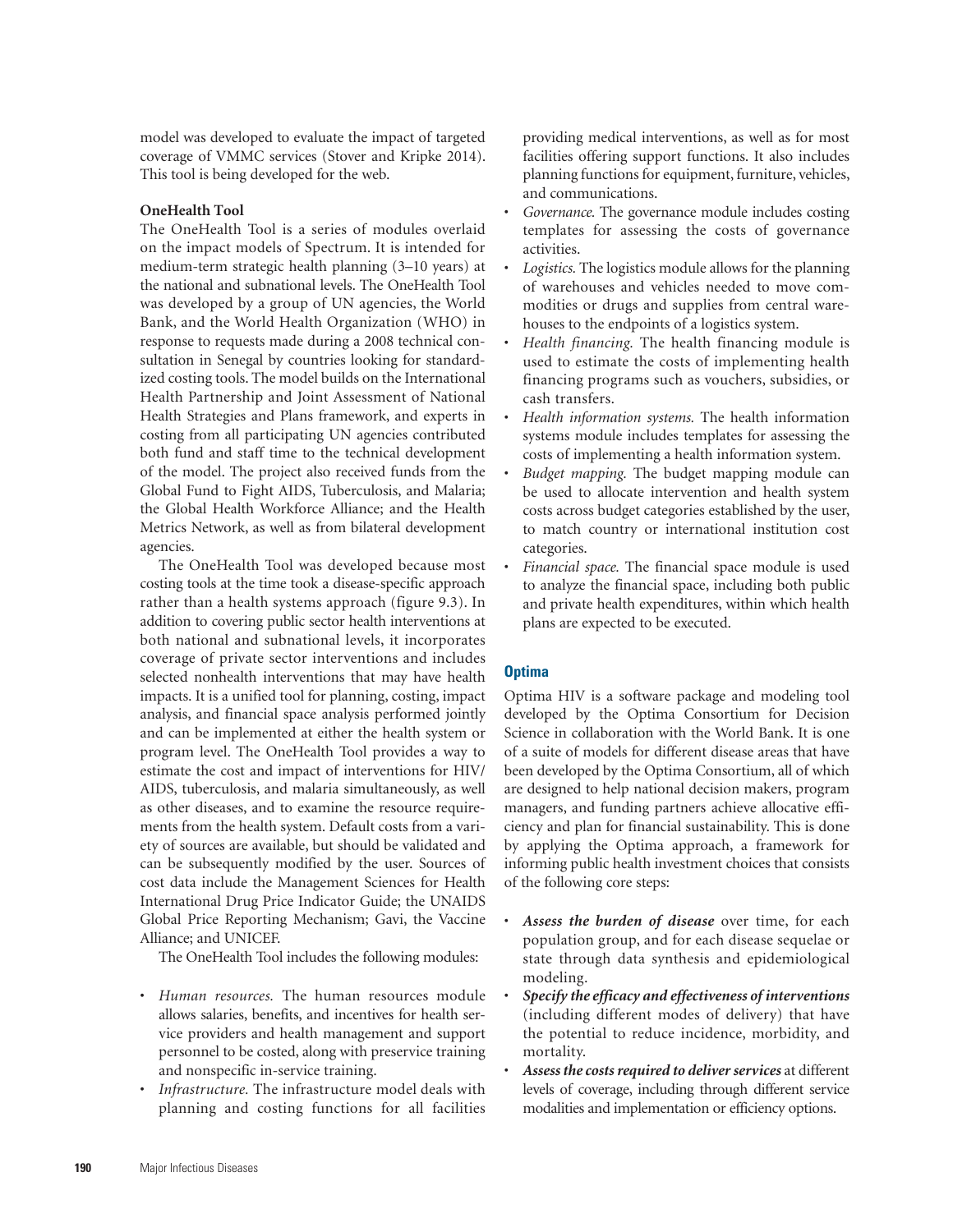



Source: World Health Organization [\(http://www.who.int/choice/onehealthtool/OneHealth\\_Tool\\_Supporting\\_integrated\\_strategic\\_health\\_planning.pdf?ua=1\)](http://www.who.int/choice/onehealthtool/OneHealth_Tool_Supporting_integrated_strategic_health_planning.pdf?ua=1). Note: HIV = human immunodeficiency virus; HS = health system; NCD = noncommunicable diseases; TB = tuberculosis; WASH = Water, Sanitation, and Hygiene for All.

- *Define strategic objectives and national priority targets***—as well as the** *budgetary, logistical, ethical, and political constraints* related to achieving these objectives—across the entire population and by disease.
- *Use a formal mathematical optimization algorithm* around the constructs from the previous steps to assess the optimal allocation of a given level of resources to reduce disease burden, subject to the defined constraints.

Optima HIV is a software package designed to implement the steps listed above. It consists of a mathematical model of disease transmission and progression, a module for defining interventions and cost functions, and a mathematical optimization module that integrates the epidemic, programmatic, and cost data in order to determine

an optimal allocation of HIV investments. Optima HIV is the only quantitative tool currently available in the HIV field that includes a formal mathematical optimization routine, real-world budgetary, logistical, and political constraints, and economics of scaling up intervention programs and responses.

Optima HIV is intended to address various policy questions:

- *How close is achievement of the National Strategic Plan targets under current funding?* Over the strategic plan period, how close will the country get to its diseaserelated targets (a) with the current volume of funding allocated according to current expenditure and (b) with the current volume of funding allocated optimally?
- *How much funding is required to achieve the National Strategic Plan targets?* Over the strategic plan period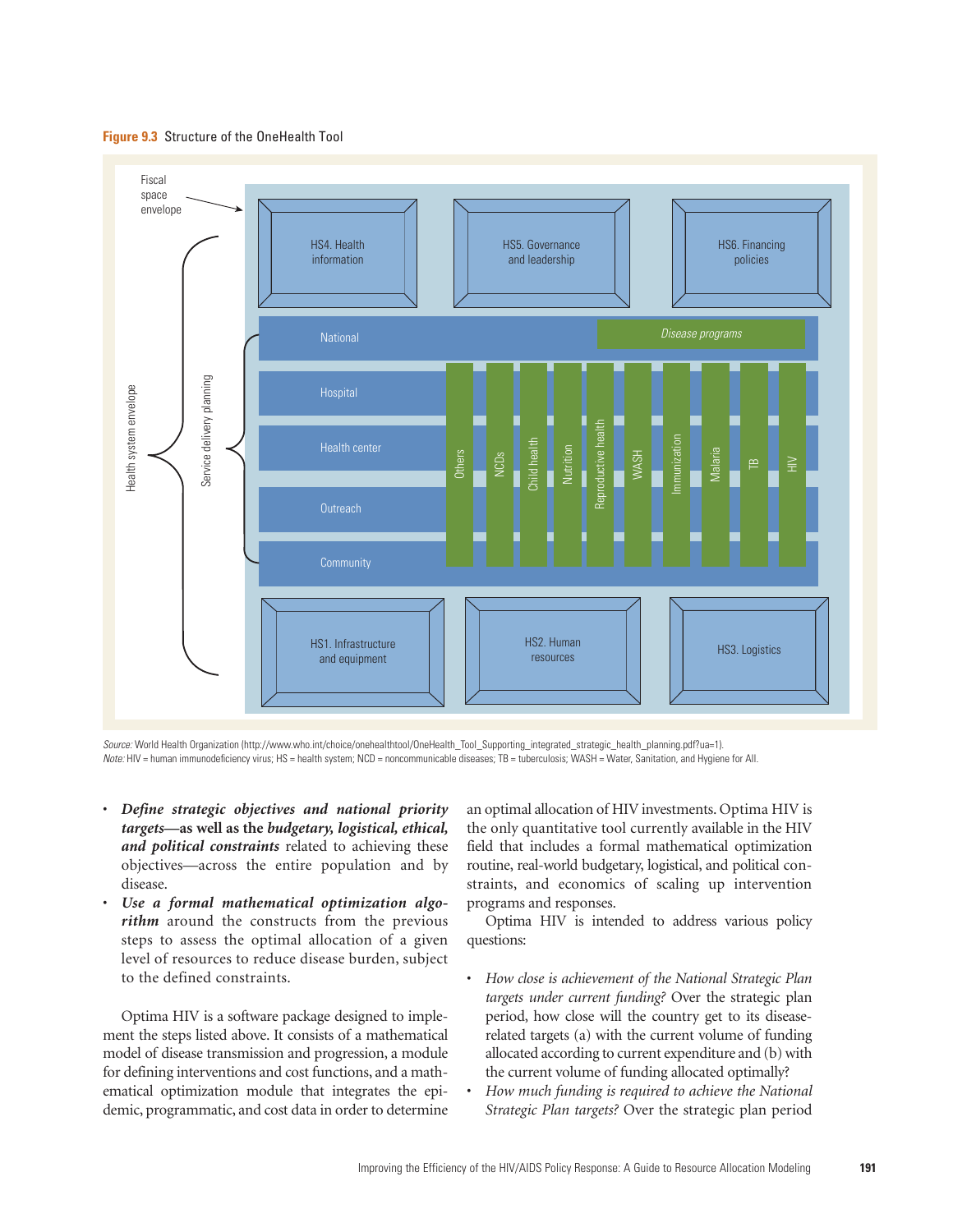or over a longer period, according to current program implementation practices and costs, how much total funding is required to meet the targets, and how is this funding optimally allocated between programs?

- *What benefits can be achieved with more efficient implementation?*
- *What impacts have past programs had?* How would the country's HIV/AIDS trajectory have changed if investment had not occurred in different programs, and what is the estimated cost-effectiveness of the past response?
- *What is the expected future impact of policy or program implementation scenarios?* What is the projected future trajectory of the country's epidemic with and without investment in specific programs or with and without attaining program-specific targets?

Optima HIV extends allocative efficiency analyses to (a) include geographic prioritization and (b) integrate technical efficiency within allocative efficiency, considering the various modalities of service delivery for different programs. As such, it addresses the following questions: Which service delivery modalities and mechanisms should be implemented in which geographic areas? How should the HIV/AIDS response prioritize investment across population groups and geographic areas, and which service delivery modalities and mechanisms should be implemented and to what extent in each area, to get as close as possible to national targets with available resources? Additional descriptions of the uses of Optima HIV for planning a national response are available in chapter 8 of this volume (Wilson and Taaffe 2017).

#### **AIDS Epidemic Model**

The AEM, developed in the early 1990s, is patterned after the HIV/AIDS situation in countries with concentrated epidemics, primarily in Asia. It allows countries to build locally tuned models that accurately represent their epidemiological situations. These models can then be used with a set of analytic tools—the AEM workbooks (baseline, intervention, and impact analysis)—to prepare scenarios that analyze alternative responses to the epidemic, assess the impact of these responses, and estimate the cost of implementation.

These scenarios provide essential inputs into national strategic planning processes, help countries allocate their resources more efficiently, and help countries identify weaknesses that must be addressed to strengthen their responses. Using the AEM is an intensive process that builds stakeholder involvement in and ownership of the planning process.

#### **Epidemiological Modeling (EMOD)**

The Institute for Disease Modeling<sup>3</sup> developed the EMOD software primarily for use by disease modelers, researchers, epidemiologists, and public health professionals seeking to simulate infectious disease conditions and evaluate the effectiveness of eradication or mitigation approaches. The model is agent based, that is, portraying each individual rather than aggregate group behavior; in discrete time, that is, calculating transmission risk and other processes in small but noncontinuous time steps; and using a Monte Carlo simulator to predict populations, that is, drawing many random samples from a specified probability distribution for each input. This agent-based approach is computationally intensive as opposed to the fast speeds normally achieved with compartmental models (whether dynamic [using differential and integral equations] or in discrete time steps). The advantage is the ability to portray individual characteristics and transitions over time much more precisely. For example, the risk of infection can reflect a large set of person- specific risk factors, such as type of risk behavior and frequency, type of protective behavior and consistency, geographic location, and interactions with other individuals in the same and other risk groups—all of which can and do vary over time. The complex overall EMOD architecture provides disease transmission projections for environmental, sexual, vector-based, and airborne diseases and may be adapted to support additional infectious diseases. The binary software or source files are available for download. Data and training requirements are substantial.

#### **Global Health Decisions**

The GHD model was developed by the University of California, San Francisco, to provide an HIV/AIDS resource allocation model with a sophisticated and flexible user interface prepopulated with epidemiologic and programmatic data. The goal was to permit relatively rapid but nuanced allocation of resources across populations and interventions.

A website allows users to specify a country from among those implemented, verify the default input values (for HIV/AIDS prevalence and use of ART, for example), alter the values as needed, and then run a series of tailored intervention scale-up scenarios. The results of each scenario are incidence, prevalence, deaths, and costs, by risk group, over time. These scenario results are stored and can be named and compared graphically.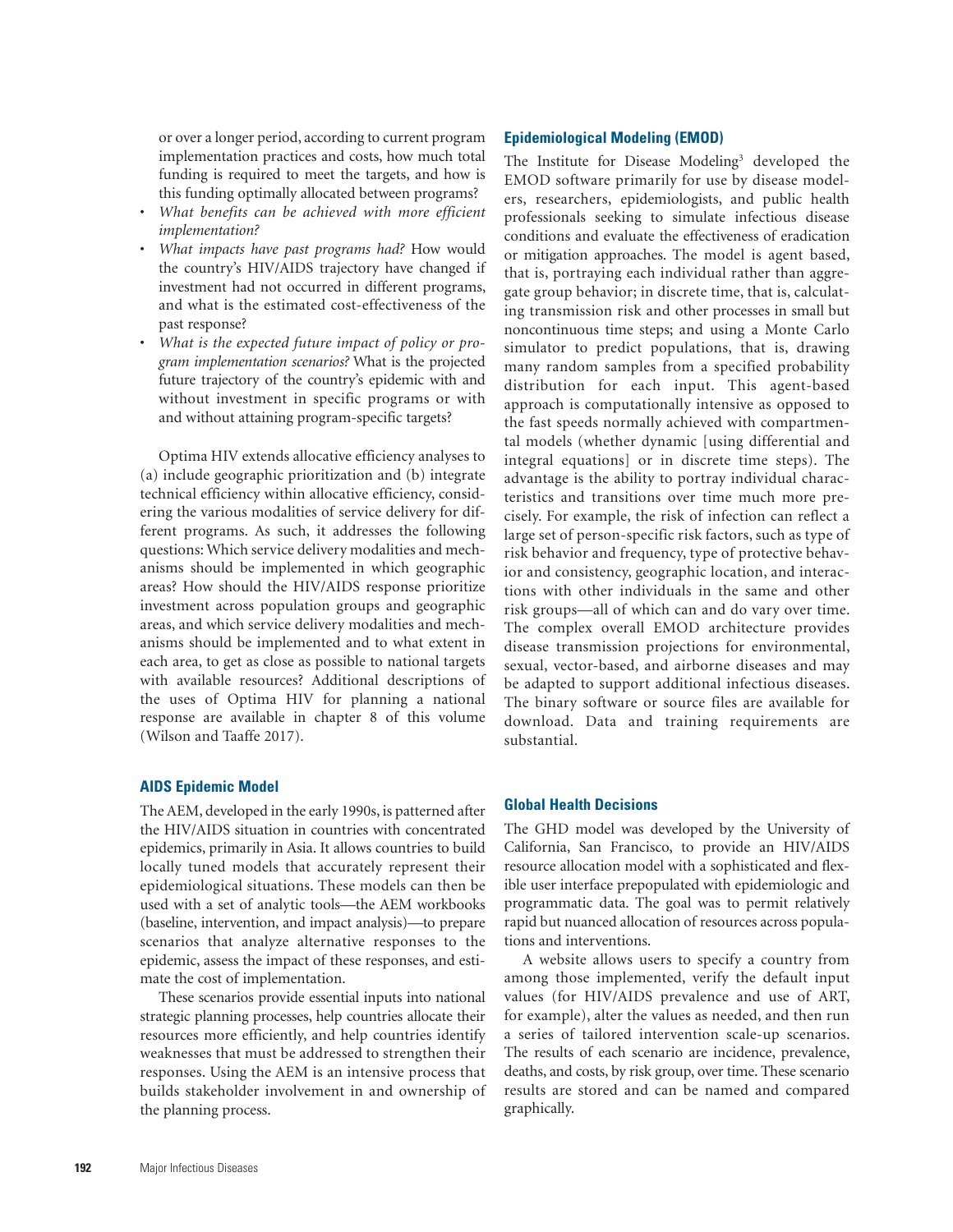The back end is a deterministic compartmental model with five risk groups (general population female, general population male, sex workers, drug users, and men who have sex with men), implemented in Google Go. Given a set of predictions for treatment and prevalence in future years, the model uses simulated annealing—a stepwise statistical sampling approach—to align model predictions with these benchmark projections.

The model provides tiered access to functionality, including the use of country-specific defaults for input values (for example, demography, epidemiology, interventions, and costs), real-time adjustment of intervention portfolios, and manipulation of input values by more technically informed users. Policy makers have not used GHD.

## WHAT WORKS REVIEWS

A central function of policy modeling is to convey the impact of interventions on health and economic outcomes. This means that resource allocation models need to incorporate the latest evidence on intervention efficacy in changing risks and risk behaviors. Systematic reviews of efficacy are now commonplace, but overwhelming in number and complexity. A distilled review that conveys efficacy and associated strength of evidence can be helpful for informing modeling and educating decision makers about the evidence. Thus, the GHD project initiated an activity called What Works Reviews (WWR) in 2010 to address a perceived gap in the availability of information about intervention efficacy for policy discussions and models.

WWR translates empirical evidence on the effects of interventions into a quantitative synthesis that is technically accurate while being concise and accessible to nontechnical audiences. Each estimate of efficacy is accompanied by a strength-of-evidence rating that reflects the quantity and type of underlying studies. WWR examines both prevention and treatment for each health condition, with a focus on data with the most potential relevance for policy and an emphasis on health outcomes (for example, deaths and disease incidence) rather than process measures (for example, satisfaction with services or adherence).

WWR includes nearly 50 categories of interventions for HIV/AIDS, including some found to be ineffective.<sup>4</sup>

#### **Methods**

WWR proceeds in explicit and small steps from existing systematic reviews and important new studies to key findings (figure 9.4).

• The first step is to search for systematic reviews and pivotal new studies. Most reviews come from the Cochrane Library, with others identified through PubMed and other sources. The evidence at this level is massive, diverse in form, and technically complex.

- The second step is to select potentially relevant reviews based on whether the information could affect major decisions on policy or funding, such as whether and at what scale to support a particular intervention. Important but narrower questions, such as drug dosing or comparisons between very similar intervention designs, are usually excluded, as are universally accepted practices. All of these decisions are documented.
- The third step is to extract information from the selected comparisons, including context (for example, country and type of population), research methods (for example, study design and outcome measures), and quantitative findings on efficacy.
- The fourth step is to rate the strength of evidence based on the quantity and type of studies, as well as the precision of findings, that is, the width of the relative risk confidence interval. The result is a summary table that presents the intervention comparisons, findings (for example, mortality and incidence), relative risk reduction, and strength of evidence for each review and study.
- The next step, which is critical, is to combine evidence by intervention type where possible. For example, if different insecticides for environmental control of a disease vector (for example, a mosquito) all work with similar efficacy, the findings are combined into a single row. All summary data are linked to original extractions to allow review of the aggregation decisions.
- The last step is to consult with subject area experts to review provisional findings. This step may result in the addition of new reviews or studies or adjustment of the interpretation of existing evidence.

#### **Figure 9.4** Structure of the What Works Reviews Process



Source: What Works Reviews [\(http://globalhealthdecisions.org/wwr/\)](http://globalhealthdecisions.org/wwr/).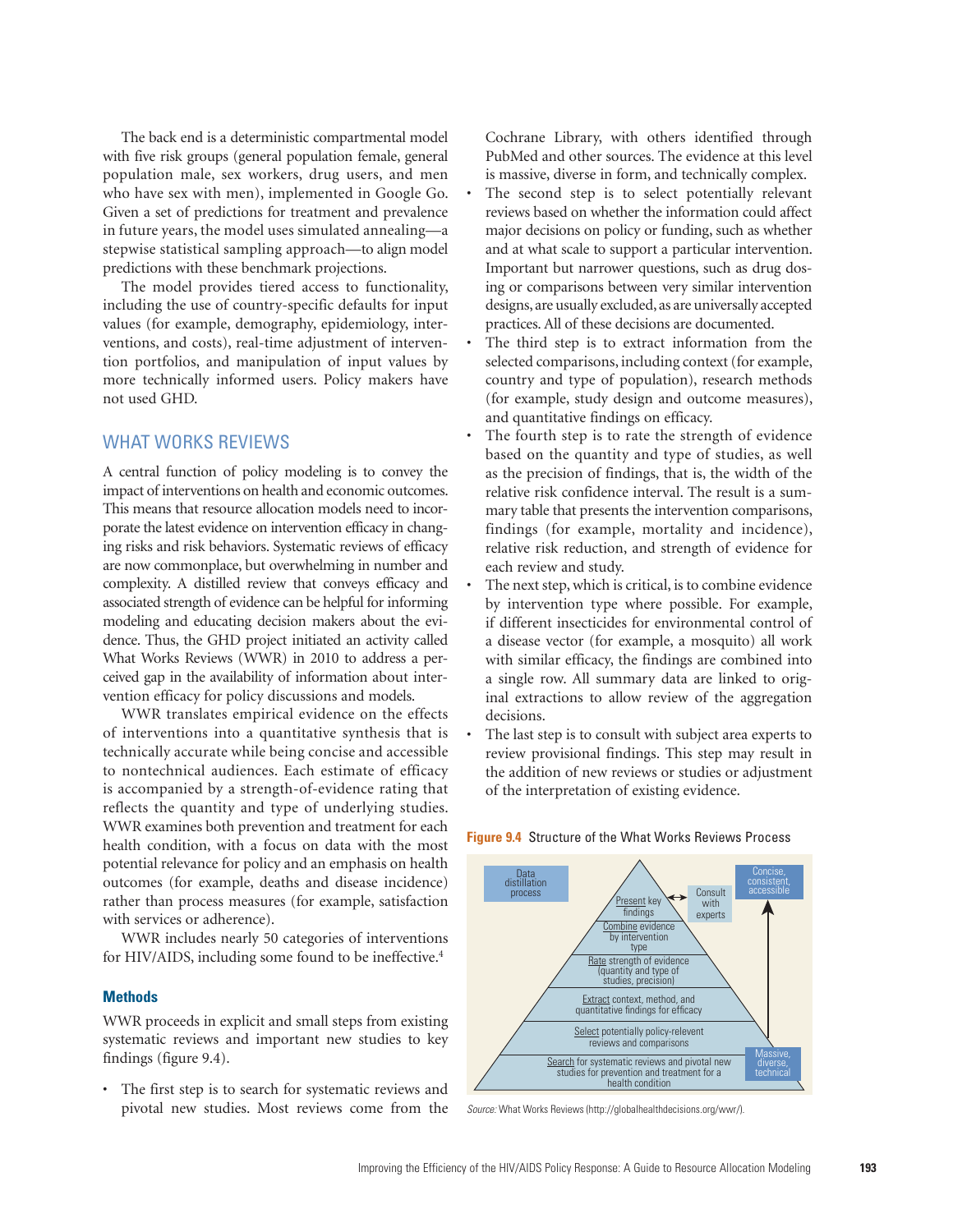The key outcome is relative risk reduction. This is a standardized metric, designed to put diverse outcome metrics (for example, odds ratio, means) onto a consistent footing (Mirzazadeh, Malekinejad, and Kahn 2015). It equals the percentage reduction in the risk of negative health outcomes and can be used for mortality, morbidity, and indirect health indicators.

Findings are presented in three parts:

- A key findings table has a row for each type of intervention, with the relative risk reduction and strength of evidence for mortality, morbidity, and other indicators.
- An overview reviews the health condition, epidemiology, key findings, and future directions.
- A logic model graphically represents modes of disease acquisition and progression as well as the location of intervention opportunities.

#### **Strength of Evidence**

WWR rates strength of evidence on a scale of 0–6 (visually represented by bars). The score is based on the extent and type of studies (for example, randomized controlled trials [RCTs]), quality of available systematic reviews, and precision (that is, narrowness of uncertainty bounds). The following is the typical evidence associated with each score:

6 = three or more RCTs, well reviewed, good precision (very strong)

5 = three or more RCTs, minor problems with review or precision (strong)

4 = two RCTs, good review and precision (moderate strength)

3 = one RCT or multiple non-RCTs, good review and precision (moderate strength)

2 = one RCT or multiple non-RCTs, problems with review or precision (weak)

1 = one or more non-RCTs, serious problems with review or precision (very weak)

 $0 =$  no evidence, because of lack of studies or extreme imprecision.

#### **Application to HIV/AIDS**

The HIV/AIDS component of WWR was updated with new literature searches and extractions between December 2015 and January 2016. Figure 9.5 presents the logic model for the broad context of HIV/AIDS intervention. Key findings for all intervention types are presented

in annex 9B. To illustrate results, this section summarizes the findings for biological prevention strategies.

Circumcision of adult males is 70 percent effective in reducing transmission from females to males based on three RCTs, other studies, and long follow-up (very strong evidence). Evidence for men who have sex with men and transgender individuals suggests little if any protection from male circumcision (strong evidence). Treatment of sexually transmitted infections has been examined in eight studies, with a 12 percent non–statistically significant reduction in incidence and a wide confidence interval, including a negative effect (−49 percent to 48 percent), with lower incidence of sexually transmitted infections and risk behaviors (16 percent to 23 percent, moderate strength evidence). Nonoxynol-9 and microbicides failed to reduce HIV/AIDS incidence. Data on microbicides containing an antiretroviral drug suggest a 37 percent reduction in HIV/AIDS incidence (weak evidence). Vaccines did not work, with exception of one trial with 30 percent efficacy, and neither did the latex diaphragm. Preexposure prophylaxis (PreP) with the antiretroviral combination tenofovir plus emtricitabine reduced HIV/AIDS transmission in several RCTs by 47 percent (very strong evidence). Two trials found no effect, due to low sample size and adherence. Use of antiretrovirals reduced incidence by 96 percent in serodiscordant couples in a large RCT in Africa, with similar results from several earlier non-RCTs (strong evidence). The female condom reduced the nonuse of condoms.

## FIELD EXPERIENCE WITH MODELS INFLUENCING POLICY DECISIONS

A typical model application associated with developing a National Strategic Plan must be integrated across a number of different dimensions: models used, stakeholders involved, capacity building, and dissemination activities. When an application begins, the first step should be to establish a stakeholder group that will provide input throughout the process. Evaluating the current status of data available is necessary to inform and design the process to be undertaken; some countries may have facility-based costing information for certain interventions, such as HIV/AIDS counseling and testing or ART, but not for other interventions.

The models to be applied then need to be ascertained; many of the models described in this chapter are integral and required in the National Strategic Plan. For the Spectrum models, a country in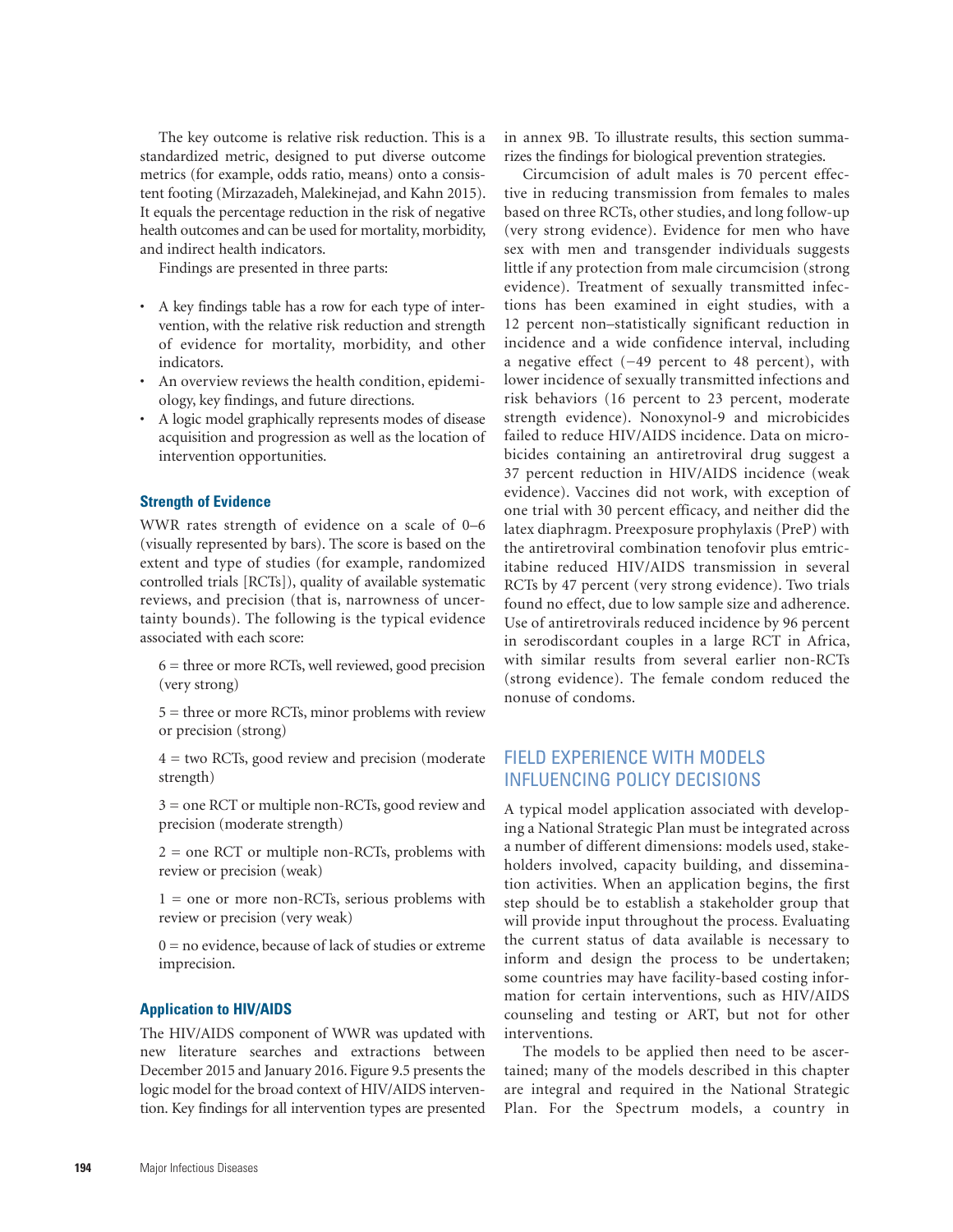



Source: Global Health Decisions [\(http://globalhealthdecisions.org/wwr/hivaids/hivaids-key-findings/\)](http://globalhealthdecisions.org/wwr/hivaids/hivaids-key-�ndings/). Note: HIV/AIDS = human immunodeficiency virus; acquired immune deficiency syndrome.

Sub-Saharan Africa would need to apply the AIM model (to estimate the need for treatment and prevention of mother-to- child-transmission services), the RNM (to estimate the resources required to scale up from current coverage to future levels of desired coverage), and the Goals model (to estimate the impact of various scale-up and resource allocation strategies). The resources required for universal access are compared with an assessment of the resources likely to be available based on National AIDS Spending Assessments, to assess the size of the gap.

Alternative resource allocation strategies can then be developed that prioritize different goals prevention, treatment, and mitigation. These alternative strategies can be discussed at stakeholder meetings to reach a consensus on the best approach

to allocating available resources. The steps include the following:

- Identify and meet with national planning officials and local consultants and perform situation analysis.
- Collect facility-based data and other data.
- Set up models.
- Present initial results to national planning team
- Revise initial analysis, as required.
- Present results to stakeholders and conduct prioritization discussions.
- Prepare the final analysis and report.

Several of the models described in this chapter have been influential in policy making. However, models not only can be influential in changing policy and the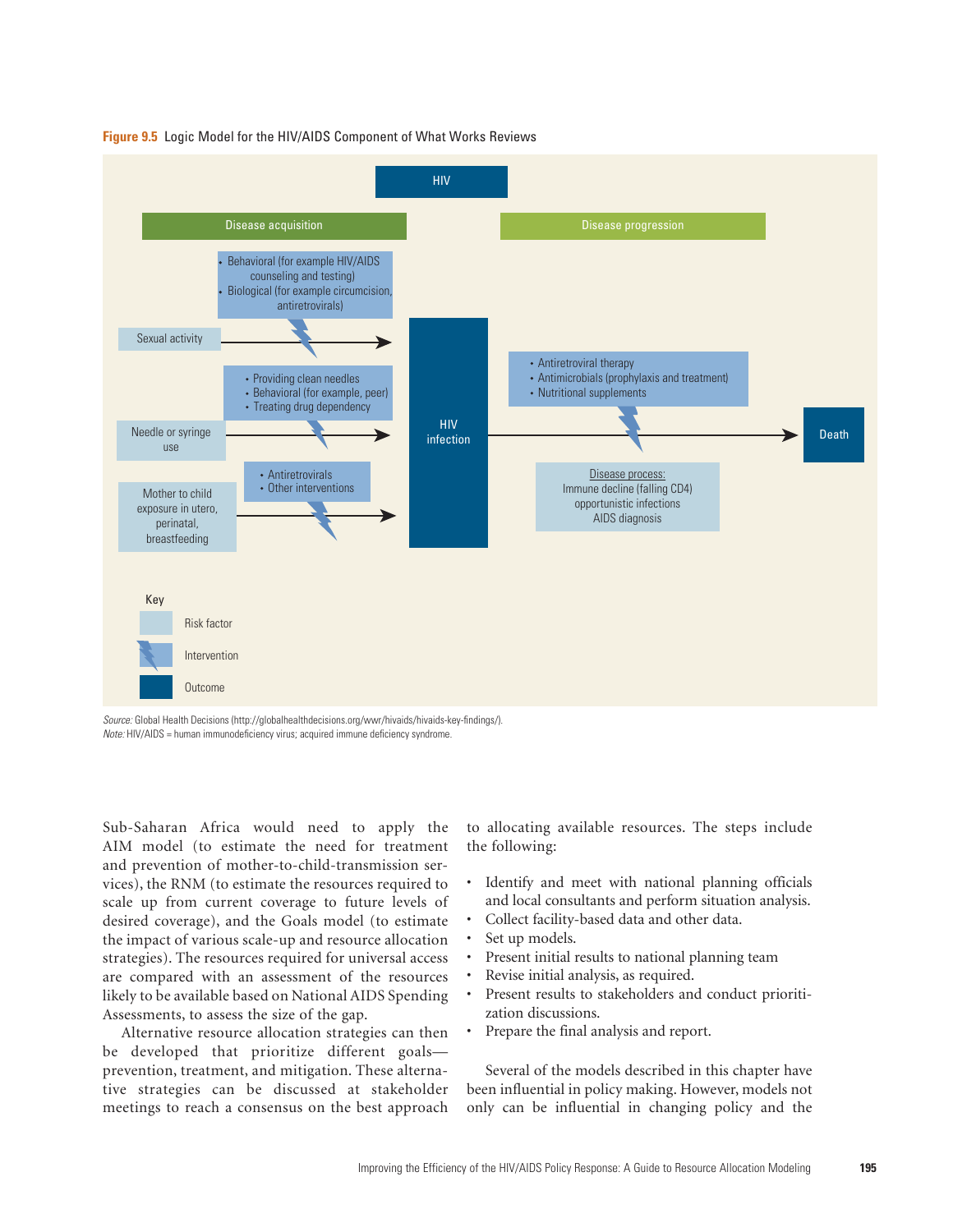policy-making process, but also the interaction of that process can change the models and affect their evolution.

#### **DMPPT**

One model that both changed policy and itself was changed through the policy-making process is the DMPPT, developed by the USAID Health Policy Initiative in collaboration with UNAIDS, to inform decision makers about the potential cost and impact of options for scaling up VMMC. When the RCT results for the effect of VMMC on HIV/AIDS transmission were first announced, no publicly accessible, flexible, and supported models were available to estimate the costs and impact of providing VMMC services. In 2007, a large consultative meeting was held by UNAIDS and the WHO, at which consensus was reached to prioritize VMMC in countries with high prevalence of HIV/AIDS and low prevalence of male circumcision (UNAIDS, WHO, and SACEMA Expert Group 2009).

After the model was developed, model applications were performed for 14 Sub-Saharan African countries using readily available data. Based on the results, a series of briefs were written, one for each country and a summary brief for the region as a whole (Njeuhmeli and others 2011). The U.S. President's Emergency Plan for AIDS Relief (PEPFAR) used the briefs heavily to persuade countries either to further investigate the potential cost and impact of VMMC based on primary source data, or simply to adopt a VMMC policy based on the initial results. The briefs were extremely useful in showing the magnitude of those results so clearly.

The original model targeted males ages 15–49 years. Since then, evidence on VMMC began to show that males under age 25 years were most likely to use VMMC services. Because of this finding, a new version of the model, DMPPT 2.0, was developed to estimate the impact of targeting VMMC services by five-year age groups (Stover and Kripke 2014). Several applications of the new DMPPT are under way; new applications of the costing tool are sometimes included to update previous cost estimates based on older technology.

#### **GRNE**

Another example of how a model can affect policy is the development and use of the GRNE. The first estimates were developed at the request of UNAIDS to establish a global price tag for the estimated funding required for a comprehensive response to the HIV/ AIDS epidemic. Those results were influential in setting the agenda for HIV/AIDS, including the establishment of the Global Fund to Fight AIDS, Tuberculosis, and Malaria.

As both the epidemic and the GRNE evolved, each iteration added various interventions in response to perceived needs. For example, since the original estimates, interventions such as postexposure prophylaxis, safe injection, community mobilization, and prevention for people living with HIV/AIDS were added. Health system considerations began to be included, including health systems strengthening, training, incentives, and infrastructure. A separate effort to estimate the resources needed to support orphans and vulnerable children was spawned and then fed into the existing estimates (Stover and others 2007).

By 2010, the GRNE had expanded to contain many interventions and the total price tag had grown commensurately, while the growth in financial resources had begun to flatten out. In response to these policy issues, the next round of estimates underwent an extensive consultative process to devise a more targeted and strategic approach, identifying interventions that would have relatively higher impact, known as the Investment Framework (Schwartländer and others 2011). Since then, many countries and donors have adopted this approach and developed investment cases to illustrate the validity of the choice of strategy. Throughout this process, models have informed policy making, and the models have evolved and adapted to changes in the policy environment.

#### **AEM**

The typical process for the AEM is collaborative. Normally AEM is applied in an in-country process, organized around three initial in-country meetings:

- The first meeting discusses data needs and inputs, how to extract epidemiological and behavioral trends, and sources of data. This meeting is followed by an intensive period of in-country collation of relevant data and extraction of the required AEM inputs.
- The second meeting reviews and uses these extracted trends to build an initial model and then validate it against numerous other data sources, including male/female ratios, results of incidence studies, and early HIV/AIDS trends and more recent ART trends. The resulting model is then normally vetted by various in-country experts, who review both the inputs and outputs and recommend changes where necessary. Based on their input, any required adjustments are made to generate a final national baseline model.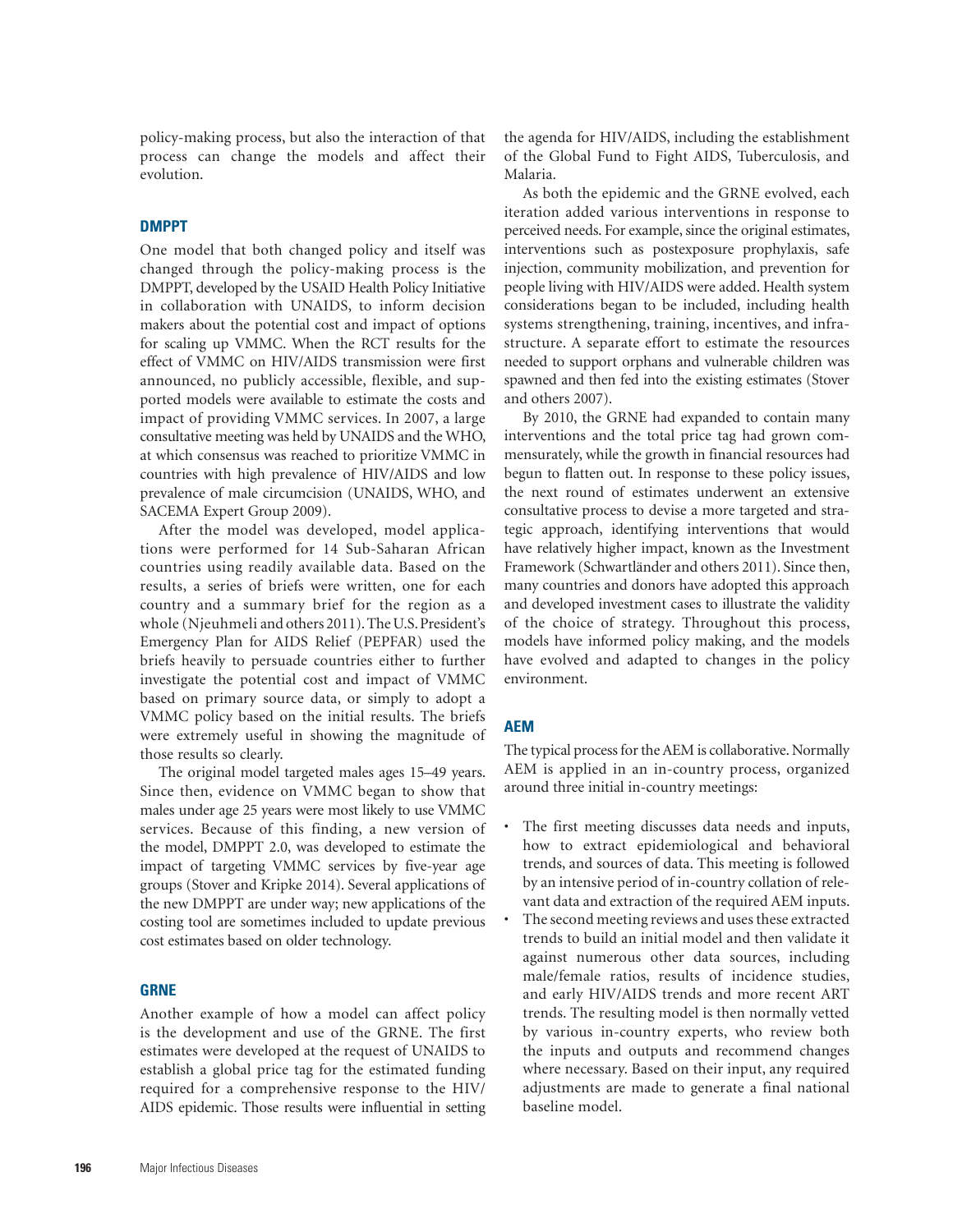• In the third workshop, key stakeholders are convened to develop scenarios using the intervention and analysis workbooks to explore the epidemic impacts of different resource allocations for prevention and treatment programs, identify differing levels of resource availability, and determine optimal use of available resources under prevailing epidemic conditions.

These workshops are generally held in-country to maximize the engagement of all key stakeholders, ranging from behavioral scientists, epidemiologists, and public health specialists, to program managers, affected communities, and key decision makers. This approach helps increase understanding of what the data are saying about the epidemic, build a common understanding of the forces behind the epidemic, and inform decision makers about which choices will maximize their progress in reversing the epidemic.

Several countries, for example, Bangladesh, Indonesia, Myanmar, and the Philippines, have developed their own in-country AEM teams that work closely with national counterparts to ensure the models produced meet their policy and advocacy needs. AEM helps countries determine where best to focus their prevention dollars to maximize return on investment. Many Asian countries have used AEM as the basis for revising their national plans, to help them in preparing concept notes for the Global Fund, and for national advocacy for more effective responses and expanded resources. In the Philippines, AEM scenarios are being used to actively advocate for expanded HIV/AIDS resources. In Thailand, AEM was instrumental in promoting ART for all by demonstrating substantial downstream savings from removing thresholds for ART access. AEM also formed the basis for the analyses of the Commission on AIDS in Asia, emphasizing the need for responses focused on key populations and high-impact interventions given existing resource constraints rather than trying to cover everybody.

## ROLE FOR MULTIPLE MODELS VERSUS **CONVERGENCE**

With the availability of multiple cost-effectiveness models, often addressing similar policy territory, the issue that arises is the relative merits of multiple models versus convergence on a single model. The following presents some of the advantages and disadvantages of each approach.

- *Complementary substantive areas of focus.* Different models may vary in areas of focus. For example, one model may consider the general features of ART, while another may highlight differences among regimens or monitoring strategies. Thus, policy makers may determine an allocation for ART overall based on one model and allocations for specific activities within an antiretroviral program based on another. The downside is the lack of an integrated assessment and the need to use an extra model. Misalignment of two models may create confusion. If one model considers options A, B, and C, but another model considers B, C, and D, users may become frustrated.
- *Differing level of technical engagement by users.* Some users prefer simpler but less flexible engagement with a model, whereas others prefer more complex and flexible engagement. Policy makers may fall in the former camp, and epidemiologists and other academics may fall in the latter. Although some models offer choice in level of engagement, obviating this distinction, they may excel in either the simpler or the more detailed level of engagement.
- *Competition.* Having multiple models may provide the impetus to improve model design to build a user base through quality improvement.
- *Confirmation and confidence building.* When different models yield substantially similar results, confidence in the validity of the findings is stronger (Hankins, Forsythe, and Njeuhmeli 2011). When results diverge, the attempt to resolve differences can illuminate variations in assumptions or data values that would not otherwise have come under scrutiny.
- *Efficiency*. Perhaps the strongest argument for convergence is efficiency: interested parties can focus efforts on one model, building consensus on methods and inputs. A rigorous review process is essential to provide the quality control that would otherwise arise from competition and comparison.

In 2016, there are two dominant models and other less widely used models. Avenir Health's system of models is widely used in countries and global agencies for policy-making discussions. The Optima HIV model has been used in dozens of countries and for global health agency decisions. Other models are used in more limited settings in specific countries and published in academic journals. They have served many of the quality control functions that might otherwise arise from more balanced competition.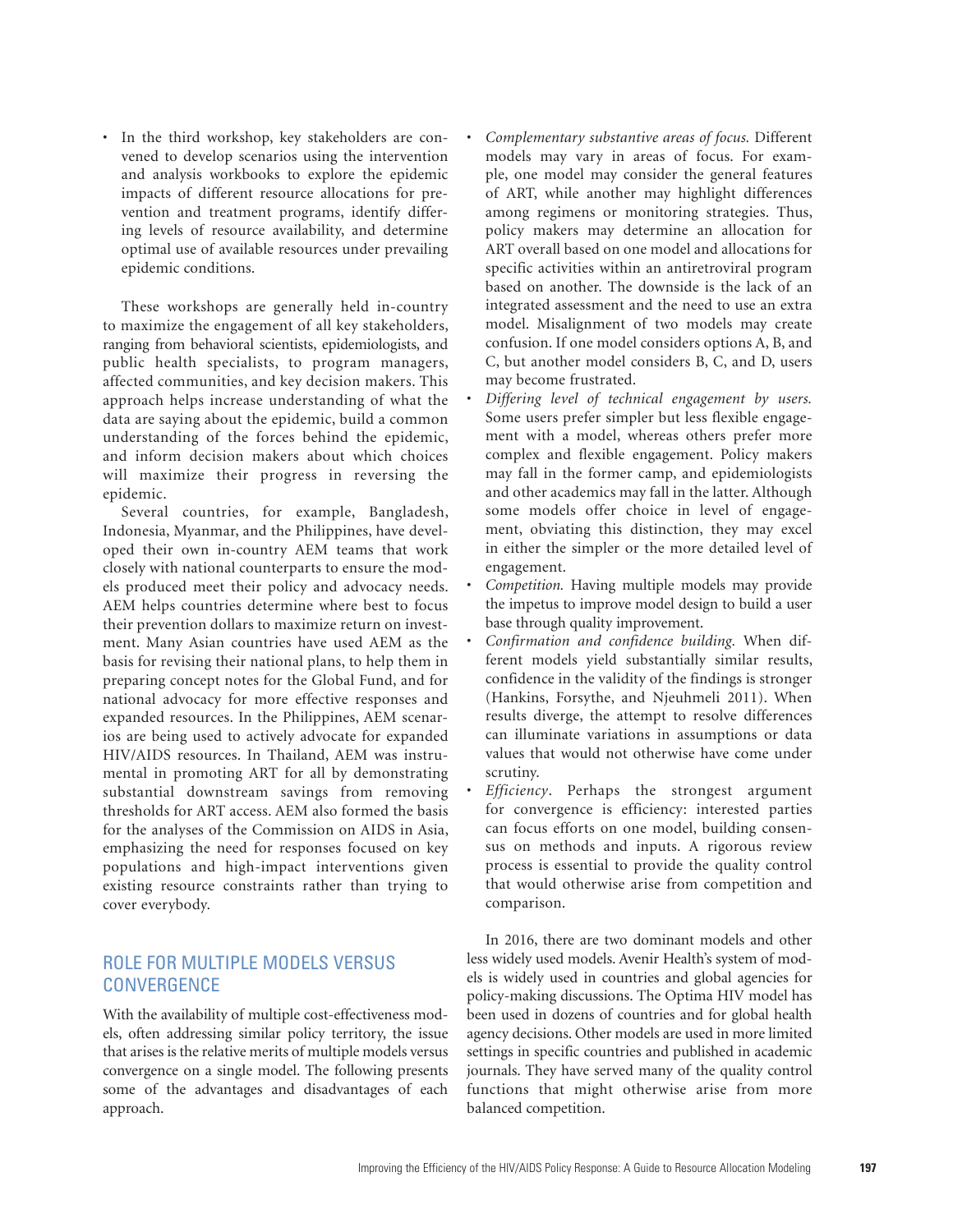## FRONTIERS OF MODELING: WHERE IS ADDED VALUE POSSIBLE?

#### **Unit Cost Resources**

All cost-effectiveness models for HIV/AIDS, tuberculosis, and other diseases suffer from a significant gap in required input data—the unit cost of delivering interventions. Although costing studies for many interventions are available, they have several serious limitations: many interventions or important variations in intervention delivery have not been formally costed; many geographic settings are poorly represented in costing studies overall or for specific interventions; and costing methods are inconsistent across studies. The Global Health Cost Consortium, funded by the Bill & Melinda Gates Foundation, is developing a strategy for standardizing existing cost data to improve comparability, extrapolate to new geographic settings, strategically fill gaps in existing data, and improve the efficiency and quality of collecting and analyzing cost data. These data will improve the reach of and confidence in cost-effectiveness models.

#### **Model Comparisons**

The multiple HIV/AIDS resource allocation models offer important choices for potential users, with preferences based on the policy questions being examined and the availability of detailed local data. Comparing model results is highly desirable to ensure that estimates are comparable and valid. Comparisons have been made for general predictions, male circumcision (Hankins, Forsythe, and Njeuhmeli 2011), and ART as prevention (Eaton and others 2013) but not for detailed resource allocation issues, despite a comparison of model structure and features (HIV Modelling Consortium 2015). A structured output comparison would be valuable, and may be forthcoming from the HIV Modelling Consortium in late 2016.

#### **External Validity**

It has long been recognized that efficacy data collected from research projects, often in atypically well-resourced situations, may not accurately portray the results that could be expected in typical operating programs; the research findings thus have low external validity. However, efforts to describe and enumerate the challenges to external validity vastly outnumber the efforts to improve or even measure external validity. The GHD project has taken initial steps to assess how well research results might be replicated in actual practice settings. Six external indicators were associated with the effect of HIV/AIDS testing on condom use: number of implementation sites, financial incentives, mobile mode of delivering testing and

counseling, female sex workers as the target, requirement that clients return to receive test results, and indeterminate or positive HIV/AIDS test results. These results are limited and preliminary, and the analysis needs to be repeated for other interventions. Further progress in developing methods to measure external validity would increase users' knowledge of the accuracy of resource allocation models and their utility as an aid to decision making.

#### **Implementation Approaches**

The bulk of massive recent spending on HIV/AIDS services has been vertical: programs focused entirely on prevention, treatment, or care, with no resources for other diseases and largely separate operational structures. Yet various factors highlight the need to consider horizontal implementation: control of the disease, meaning that infected individuals live long enough to experience other illnesses; the ability to identify infected individuals in other service settings, such as reproductive health; and renewed interest in health system strengthening, such as highlighted in *The Lancet* Global Health 2035 Commission on Investing in Health (Jamison and others 2013). Current resource allocation models permit limited examination of implementation approaches, but not comprehensively (the OneHealth Tool comes closest, with explicit consideration of system costs); future modeling would do well to build in more specific options. Analysis of other implementation issues, such as facility- versus community-based service delivery, with or without demand generation, and geographically targeted to high-risk or high-need areas, would be valuable; such analysis is likely to be possible in several of the reviewed models.

#### **Interactions**

HIV/AIDS interacts with other diseases in several ways. It co-occurs in certain populations, such as with hepatitis C among persons who inject drugs. The pathophysiologies interact; for example, hepatitis C progression is sped by HIV/AIDS, and CD4 decline accelerates with episodes of malaria. Therapy for HIV/AIDS affects (usually reduces) the risk of other diseases, such as tuberculosis. Capturing these interactions and their potential implications for intervention opportunities and health impact will more accurately portray the relative merits of alternative investment strategies.

#### **Behavioral Economics**

Increasingly, behavioral economics—the use of cognitive psychology to influence economically relevant behaviors such as taking risks and seeking care—is gaining traction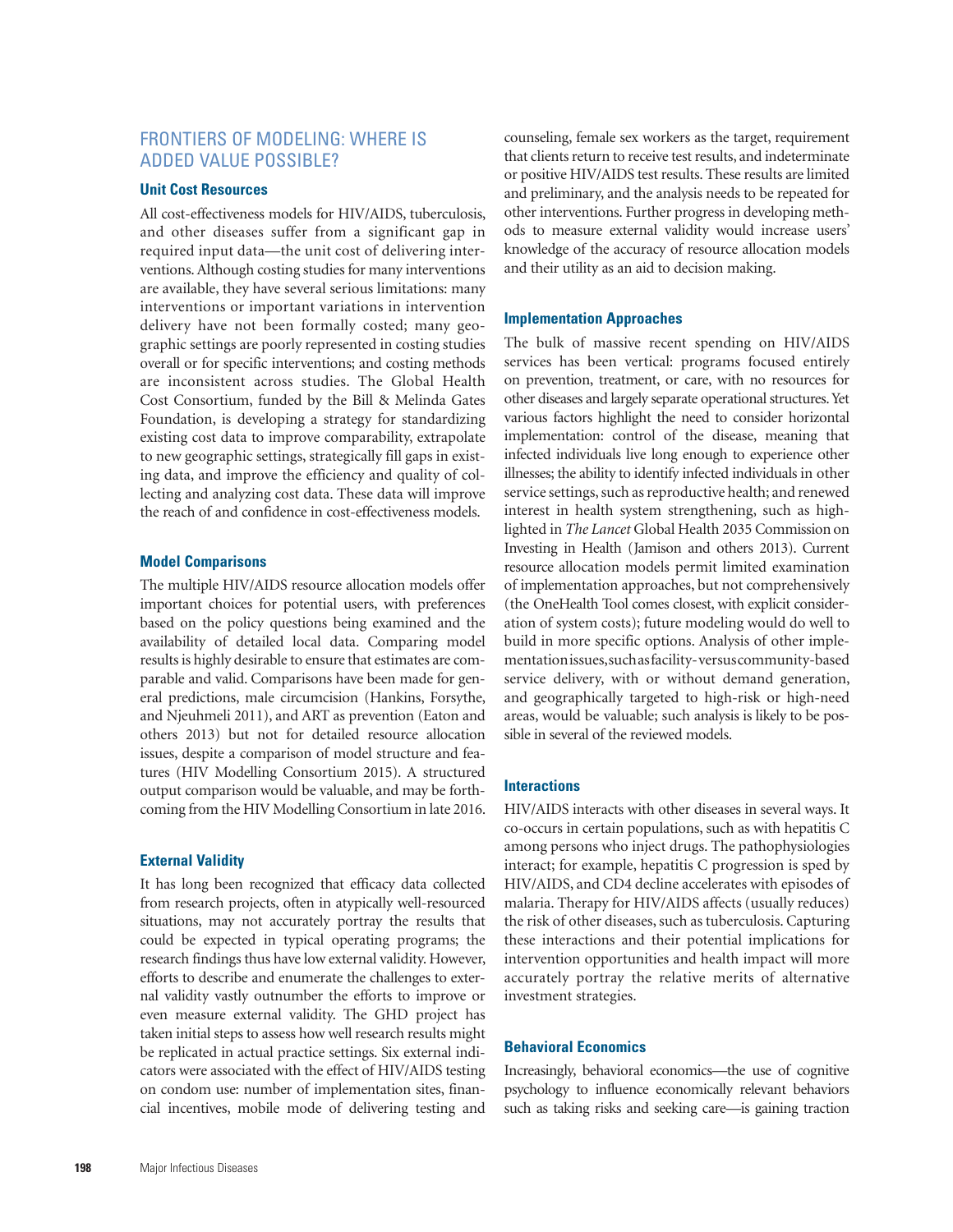in health. Cost-effectiveness models can start to incorporate behavioral economics strategies known to be effective. The evidence relevant for infectious and maternal-child disease is in the process of being reviewed by a team at the University of California, San Francisco. In addition, cost-effectiveness analysis can potentially benefit from the insights of behavioral economics. Behavioral economics and its underlying prospect theory note that individuals are more averse to loss than attracted to equivalent gains. Perhaps users of a model will be more influenced if the presentation is framed as *missed* opportunities to avert infections rather than as *new* opportunities to avert infections.

#### **New Cost-Effectiveness Analysis Outcomes**

Cost-effectiveness analysis traditionally compares average incremental health impact and cost. It does not consider the effects on financial solvency of high expenditures, nor does it address equity. Extended cost-effectiveness analysis assesses three important considerations for policy makers:

- Household out-of-pocket private expenditures
- Financial risk protection (number of cases of poverty averted)
- Distributional consequences per socioeconomic status or geographic setting (Verguet, Laxminarayan, and Jamison 2014).

An example is provided in *Disease Control Priorities*, third edition, volume 2, chapter 19 on health gains and financial risk protection (Verguet and others 2016).

## CONTROVERSIES IN MODELING

The use of models to inform health policy in general and cost-effectiveness models in particular has stimulated debate and controversy.

One of the objections is that cost-effectiveness modeling tacitly reflects ethical judgments about which thoughtful people can disagree. For example, in any comparison of outcomes that uses life years, such as quality- -adjusted life years or DALYs, a life-saving intervention will, all else equal, favor younger rather than older people. Most people accept the utilitarian principle on which this rests—as a society, we prefer to save more life years than fewer; others perceive it as a systematic bias against older people. Similarly, and perhaps more controversial, cost-effectiveness analysis puts no greater value on identified lives, such as particular people who are eligible for treatment, than on anonymous, statistical lives that might be saved through, for example, prevention activities. Trading off identified and statistical lives challenges, even offends, the ethical values of some people.

Another area of controversy concerns a central question in cost-effectiveness modeling: the determination of whether an evaluated option is or is not cost-effective, for example, by calculating whether the incremental costeffectiveness ratio is above or below a threshold. The most widely adopted threshold was initially promoted by the Commission on Macroeconomics and Health and adopted by the WHO and by WHO-CHOICE. This threshold links per capita gross domestic product with returns on investments in health to define the characteristics of cost-effective and very cost-effective interventions (Hutubessy, Chisholm, and Edejer 2003; WHO 2002; WHO-CHOICE 2014).

Many published cost-effectiveness analyses of health interventions in low-resource countries explicitly refer to these WHO criteria as the standard for determining cost-effectiveness. This approach is extremely easy to apply and reflects the fact that willingness to pay for health care depends in part on national income. However, critics argue that these criteria have at least four major limitations:

- 1. They have little theoretical justification.
- 2. They skirt the difficult but necessary ranking of the relative values of locally applicable interventions.
- 3. They omit any consideration of affordability.
- 4. Finally, the thresholds set such a low bar for costeffectiveness that very few interventions with evidence of efficacy can be ruled out.

An alternative, if more labor-intensive approach, would be to compare the cost-effectiveness of an intervention being analyzed with the cost-effectiveness of as many locally relevant interventions as possible (Marseille and others 2015).

Other controversies are rooted in methodological concerns. For example, health-state utility is difficult to measure, and results vary for the same disease or condition according to which of a number of accepted methods is used to determine it.

In addition, the related concept of disability weight does not vary by setting for any chosen disease or condition. The disability weights for mobility, visual, or hearing impairment are the same regardless of the economic status of the country or region in which the analyses are being applied. Yet the practical effect on peoples' lives of the same disability is likely to be greater in poorer countries where, for example, roads are more difficult to navigate and fewer aids are available to assist persons with disabilities.

Other concerns pertain to the fact that the data used in models are rarely perfectly suited to the setting or population being studied. Some critics believe that, in view of these and other limitations, undue reliance is placed on the results of models, they are treated as more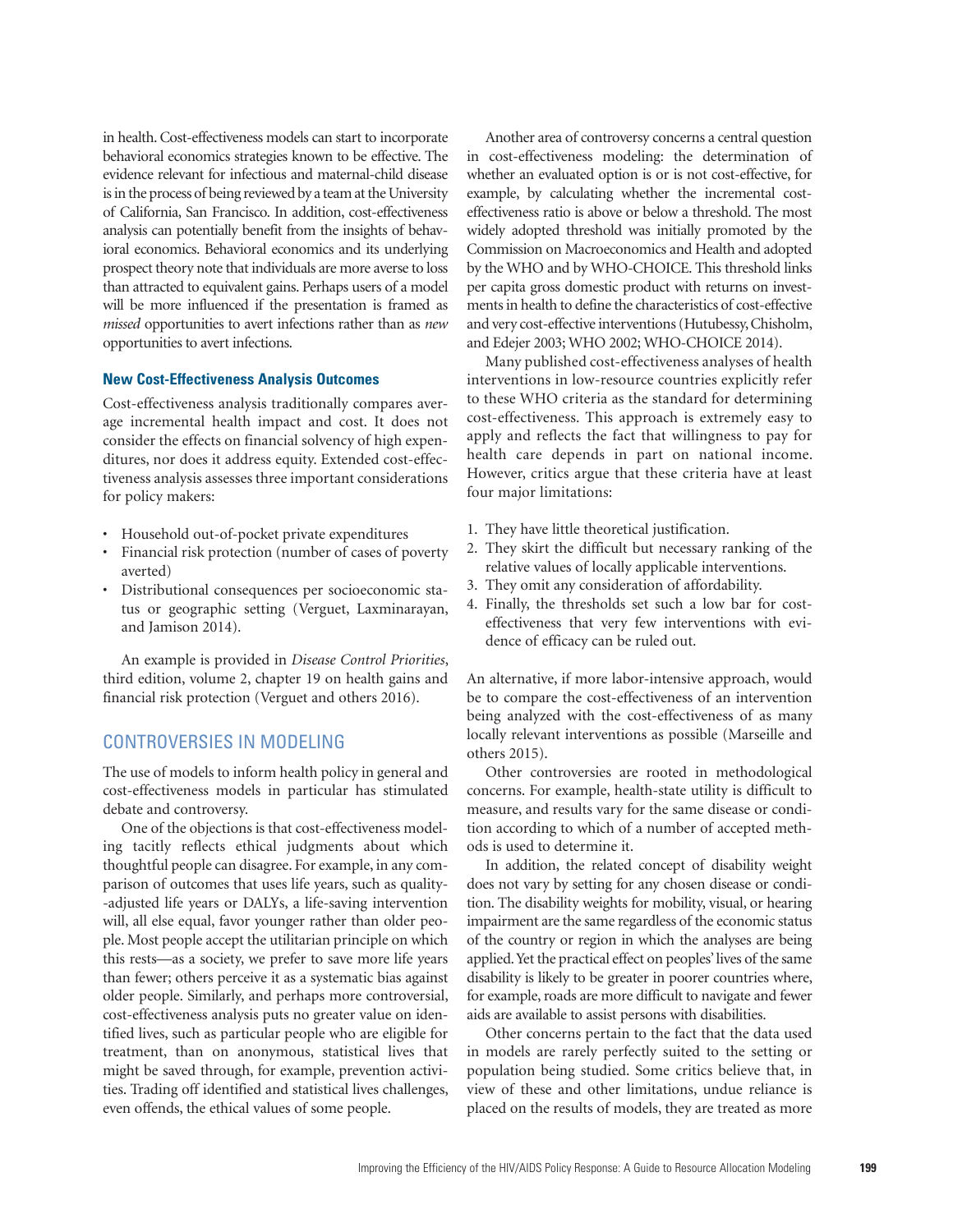reliable than they actually are, and they are used to address consequential policy questions for which they are unsuitably designed or parameterized.

## CONCLUSIONS

The foregoing tour of HIV/AIDS resource allocation models presents a robust set of options. The models we describe are able to support the flexible examination of the most critical policy questions:

- What will be the cost and health outcomes of investing in different combinations of prevention and treatment interventions?
- How will those outcomes vary according to local factors such as epidemiology, ongoing interventions, and costs?

The models do require some initial setup, although less with the newer streamlined versions than has been the case in the past. More nuanced questions, such as the experience of individuals with particular traits, can be examined, albeit with substantially more investment of effort.

The relative abundance of resource allocation models now available, each with its own particular focus, strengths, and weaknesses, has two sides. Users can choose a model that fits their particular goals and purposes; however, assessing which model is most fitfor-purpose requires more investigation than would be necessary in a world of fewer options. One purpose of this chapter is to serve as a starting point for making such an assessment.

A long-term challenge for models is keeping up with an ever-evolving set of prevention and treatment approaches, and with fine-grained strategies such as micro-targeting of interventions to disease hotspots. The models are constantly improving to reflect these innovations as well as new analytic techniques made possible by enhanced computing power and the advent of "big data" that can help inform model parameters. We believe that resource allocation models will continue to provide up-todate assistance to HIV/AIDS policy makers, program designers, and other users. Furthermore, the technology is adaptable to health areas outside HIV—some modeling techniques are already being applied to other diseases and more are anticipated.

### ANNEXES

The annexes to this chapter are as follows. They are available at [http://www.dcp-3.org/infectiousdiseases.](http://www.dcp-3.org/infectiousdiseases)

- Annex 9A. List of Countries with Model Applications
- Annex 9B. What Works Reviews

## **NOTES**

World Bank Income Classifications as of July 2014 are as follows, based on estimates of gross national income (GNI) per capita for 2013:

- Low-income countries  $(LICs) = US$1,045$  or less
- Middle-income countries (MICs) are subdivided: (a) lower-middle-income  $=$  US\$1,046 to US\$4,125 (b) upper-middle-income (UMICs) = US\$4,126 to US\$12,745
- High-income countries (HICs) = US\$12,746 or more.
- 1. [https://www.youtube.com/watch?v=Exce4gy7aOk.](https://www.youtube.com/watch?v=Exce4gy7aOk)
- 2. Spectrum was developed with funding from the U.S. Agency for International Development's Health Policy Project, the Bill & Melinda Gates Foundation, Johns Hopkins University, the U.S. Fund for the United Nations Children's Fund, UNAIDS, the World Health Organization, the Global Health Workforce Alliance, and the United Nations Population Fund.
- 3. See the Institute for Disease Modeling, Bellevue, Washington, at [http://idmod.org.](http://idmod.org)
- 4. WWR can be found at [http://globalhealthdecisions.org](http://globalhealthdecisions.org/wwr/)  [/ wwr/.](http://globalhealthdecisions.org/wwr/)

## **REFERENCES**

- Bollinger, L. A. 2008. "How Can We Calculate the 'E' in 'CEA'?" *AIDS* 22 (Suppl 1): S51–57.
- Dieleman, J., C. Graves, T. Templin, E. Johnson, R. Baral, and others. 2014. "Global Health Development Assistance Remained Steady in 2013 but Did Not Align with Recipients' Disease Burden." *Health Affairs* 33: 878–86.
- Eaton, J. W., N. A. Menzies, J. Stover, V. Cambiano, L. Chindelevitch, and others. 2013. "Health Benefits, Costs, and Cost-Effectiveness of Earlier Eligibility for Adult Antiretroviral Therapy and Expanded Treatment Coverage: A Combined Analysis of Twelve Mathematical Models." *The Lancet Global Health* 2 (1): 23–34.
- Hankins, C., S. Forsythe, and E. Njeuhmeli. 2011. "Voluntary Medical Male Circumcision: An Introduction to the Cost, Impact, and Challenges of Accelerated Scaling Up." *PLoS Medicine* 8 (11): e1001127.
- HIV Modelling Consortium. 2015. "Allocative Efficiency Tools and Methods to Support Country HIV Programme Budget Allocation." Imperial College, London.
- Hutubessy, R., D. Chisholm, and T. T. Edejer. 2003. "Generalized Cost-Effectiveness Analysis for National-Level Priority-Setting in the Health Sector." *Cost-Effectiveness and Resource Allocation* 1 (1): 8.
- Jamison, D. T., L. H. Summers, G. Alleyne, K. J. Arrow, S. Berkley, and others. 2013. "Global Health 2035: A World Converging within a Generation." *The Lancet* 382 (9908): 1898-1955.
- Marseille, E., B. Larson, D. S. Kazi, J. G. Kahn, and S. Rosen. 2015. "Thresholds for the Cost-Effectiveness of Interventions: Alternative Approaches." *Bulletin of the World Health Organization* 93: 118–24.